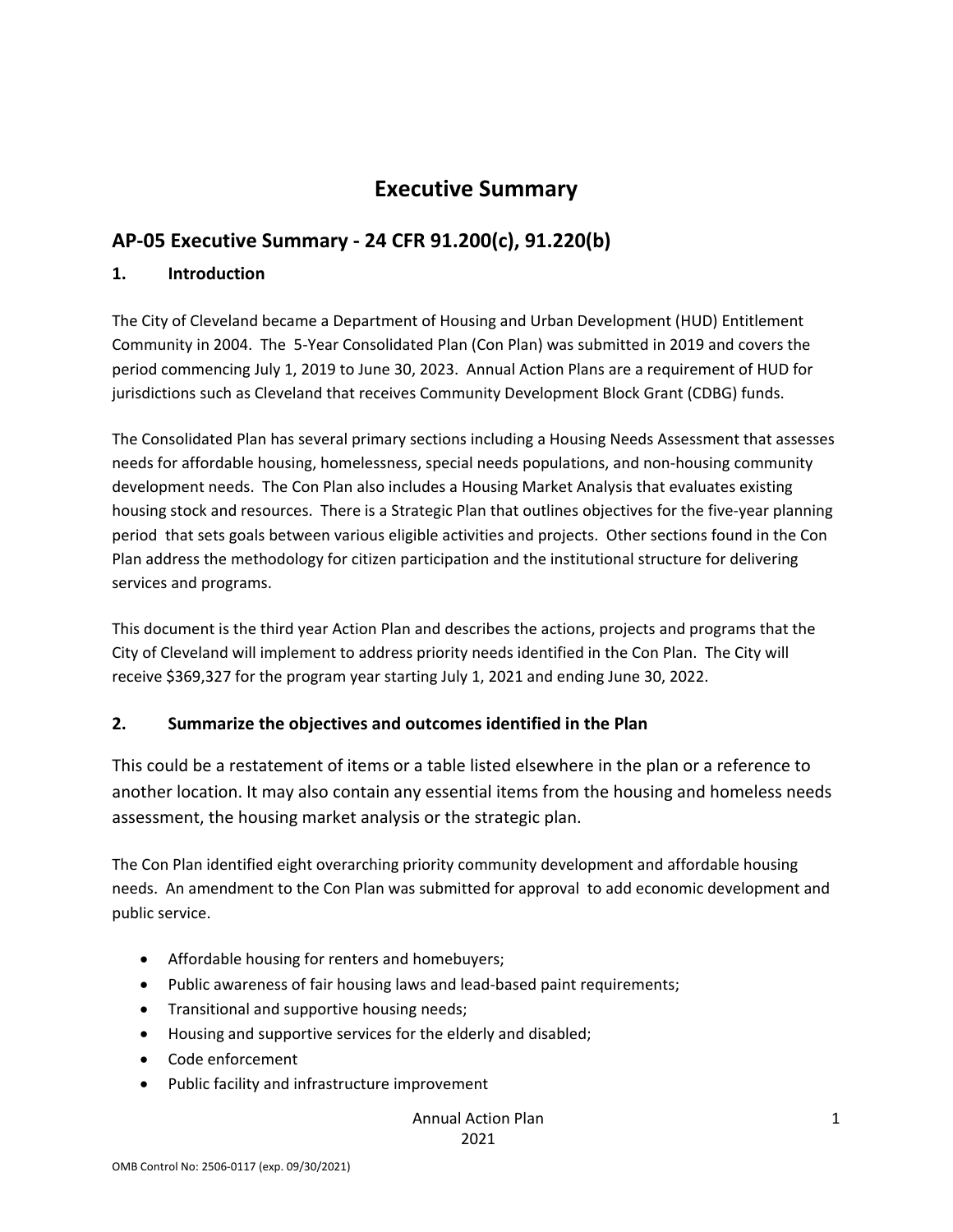- Economic Development
- Public Service

From these priorities and within the context of limited funding resources, goals were developed with the following proposed CDBG allocation of \$369,327 for program year 2021‐2022

- Code Enforcement ‐ \$74,000
- Infrastructure/ Recreation / Public Facilities, Park improvements: \$193,327
- Down Payment Assistance \$30,000
- Planning/Administration \$72,000

#### **3. Evaluation of past performance**

This is an evaluation of past performance that helped lead the grantee to choose its goals or projects.

The above allocation of resources continues successful initiatives and partnerships built during previous program years. The City of Cleveland has been successful in attacking affordable housing standards and neighborhood quality issues with targeted codes enforcement and improvements to neighborhood infrastructure. Likewise, the City's affordable housing initiatives have relied on working in partnership with area non-profit providers to leverage additional housing resources and expertise. The specific projects proposed for the third year Action Plan are largely the result of the City's evaluation of how similar earlier activities have performed.

#### **4. Summary of Citizen Participation Process and consultation process**

Summary from citizen participation section of plan.

During the Action Plan process, the City of Cleveland consulted with a wide variety of housing and service organizations, civic organizations, neighborhood residents and groups, departments of local government, elected officials, and others. The organizations and groups invited to participate covered the major providers of affordable housing, emergency housing, special needs housing, community facilities, services for youth, elderly, and disabled. Sections of government supplying public community centers, parks, recreation, and open space, public works such as sidewalk, street, water/sewer, and stormwater improvements, and with public safety officers focused on permitting and code compliance within CDBG target areas were invited to participate.

The City held 3 public hearings pertaining to the 2021‐2022 Annual Action Plan. Public hearings were held virtually on the City's live facebook page. Public hearings were held December 12, 2020, February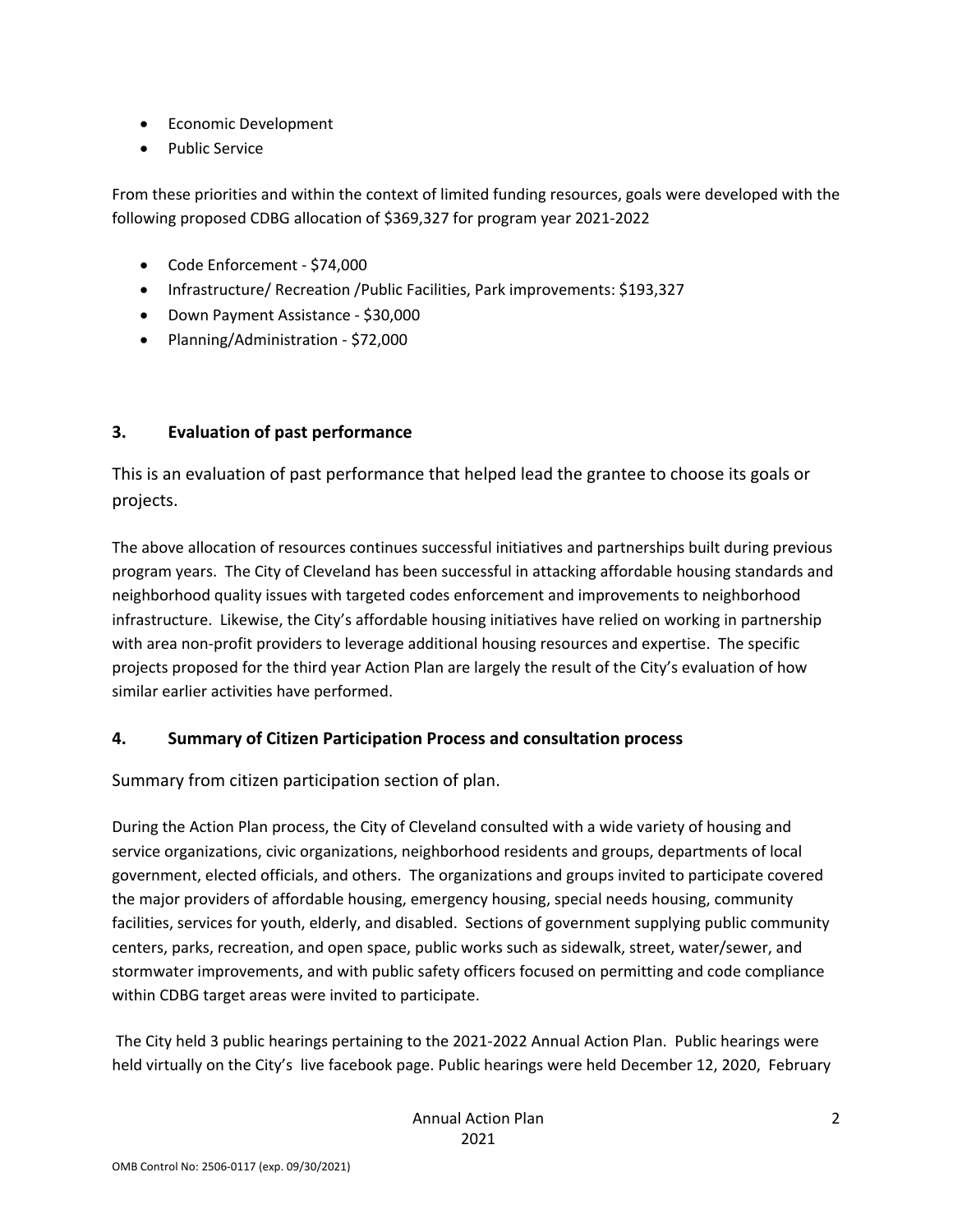16, 2021 and April 5, 2021. A phone number was available for the public to call in for comments. Comments could be taken on the facebook page. There are no sign-in sheets for the meeting.

### **5. Summary of public comments**

This could be a brief narrative summary or reference an attached document from the Citizen Participation section of the Con Plan.

Public comments are attached as an appendix to the Action Plan.

### **6. Summary of comments or views not accepted and the reasons for not accepting them**

All comments were reviewed. All comments are in the Appendix section.

#### **7. Summary**

All comments were reviewed. All comments are in the Appendix section.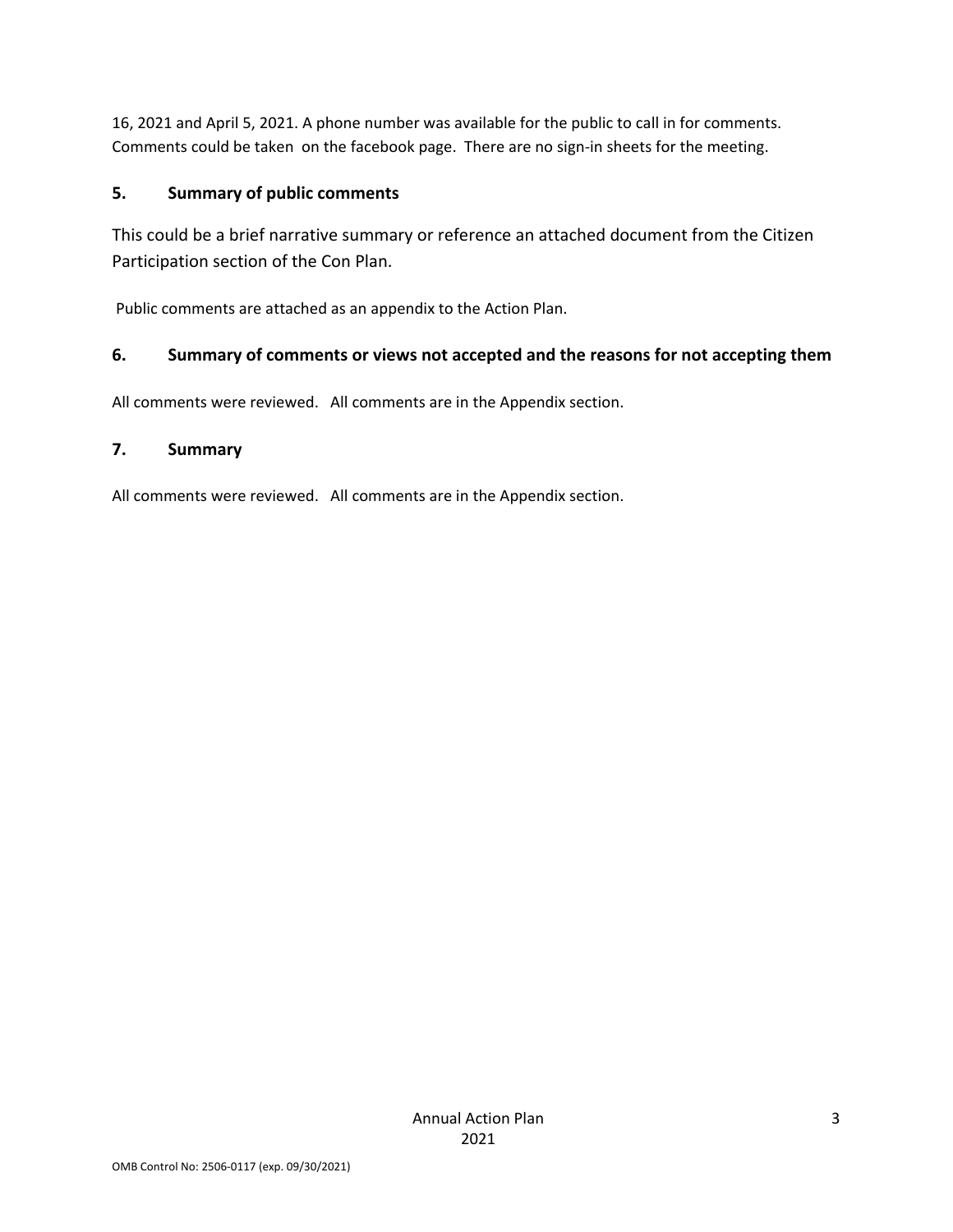## **PR‐05 Lead & Responsible Agencies – 91.200(b)**

#### **1.Agency/entity responsible for preparing/administering the Consolidated Plan**

Describe the agency/entity responsible for preparing the Consolidated Plan and those responsible for administration of each grant program and funding source.

| Agency Role               | <b>Name</b>      | Department/Agency   |
|---------------------------|------------------|---------------------|
|                           |                  |                     |
| <b>CDBG Administrator</b> | <b>CLEVELAND</b> | City Administration |

**Table 1 – Responsible Agencies**

#### **Narrative (optional)**

#### **Consolidated Plan Public Contact Information**

Cathy Andrews, City of Cleveland, Redevelopment Coordinator

P.O. Box 1519, Cleveland, TN 37364‐1519

423‐479‐1913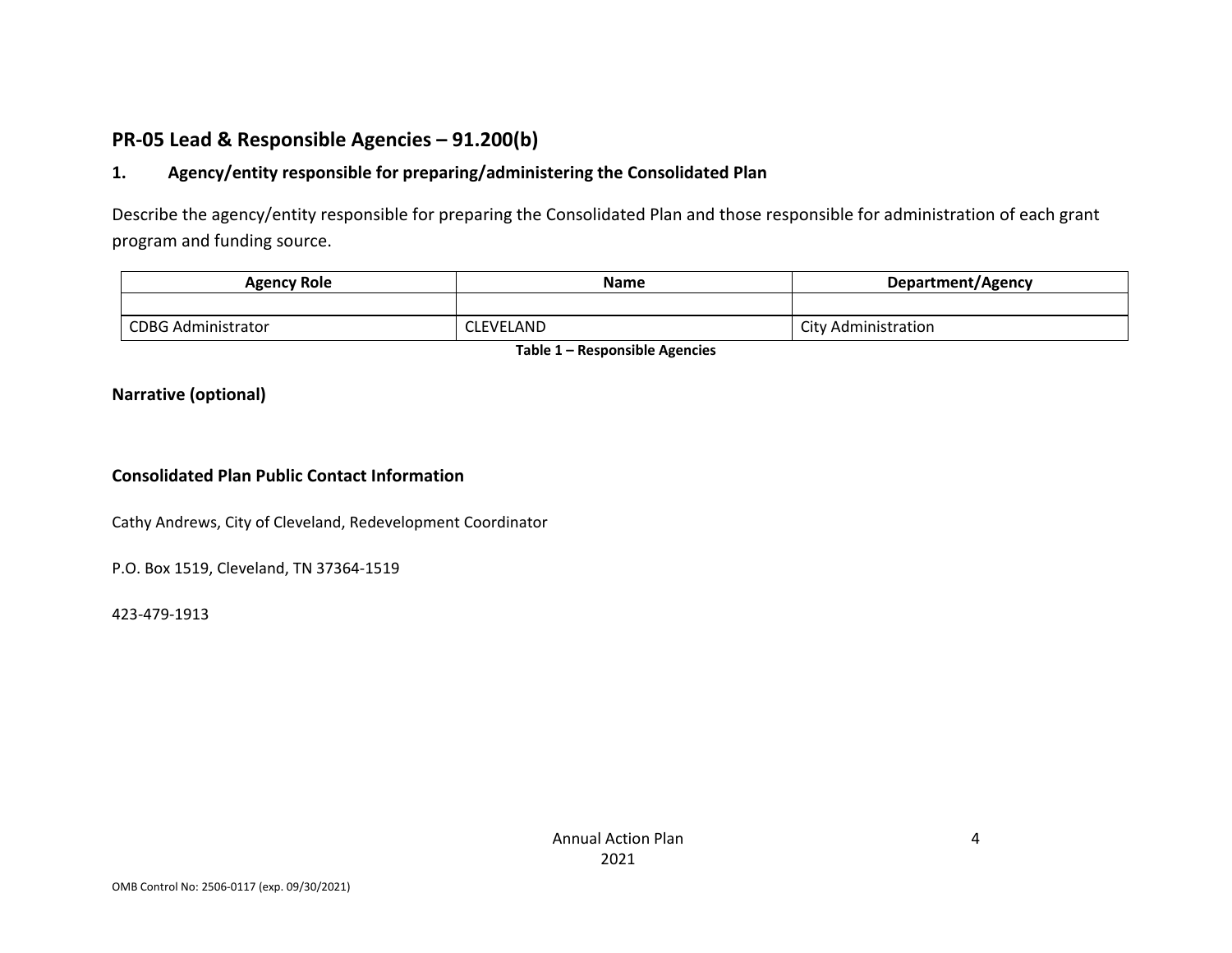## **AP‐10 Consultation – 91.100, 91.200(b), 91.215(l)**

#### **1. Introduction**

The following table provides a list of partners, agencies, and organizations consulted during the Action Plan process.

*The table can be found in the appendix.*

## **Provide a concise summary of the jurisdiction's activities to enhance coordination between public and assisted housing providers and private and governmental health, mental health and service agencies (91.215(l))**

During the Action Planning process, the City of Cleveland consulted with a wide variety of housing and service organizations, civic organizations, neighborhood residents and groups, departments of local government, elected officials, and others. The list of key consultations is included in this document. The organizations and groups consulted covered the major providers of affordable housing, emergency housing, special needs housing, community facilities, services for youth, elderly, and disabled. There were also consultations with the sections of government supplying public community centers, parks, recreation, and open space, public works such as sidewalk, street, water/sewer, and stormwater improvements, and with public safety officers focused on permitting and code compliance within CDBG target areas.

## **Describe coordination with the Continuum of Care and efforts to address the needs of homeless persons (particularly chronically homeless individuals and families, families with children, veterans, and unaccompanied youth) and persons at risk of homelessness.**

The City of Cleveland works closely with the Cleveland Emergency Shelter, the only emergency shelter for homeless persons within the jurisdiction. The Cleveland Shelter is part of the Continuum of Care and actively participates in the CoC planning process. Although Cleveland has not been a direct entitlement jurisdiction for the Emergency Shelter Grant (ESG) program, they have in the past participated and received funding under the State of Tennessee's small cities program administered by the Tennessee Housing and Development Agency (THDA). The City of Cleveland provides technical assistance to the ESG program as it relates to guidance for grant application preparation and grants administration. The shelter provides more than just emergency housing, it also provides employment training in‐house, life skills training, and helps reduce homelessness by helping with utilities, deposits, and correcting arrearages.

## **Describe consultation with the Continuum(s) of Care that serves the jurisdiction's area in determining how to allocate ESG funds, develop performance standards for and evaluate**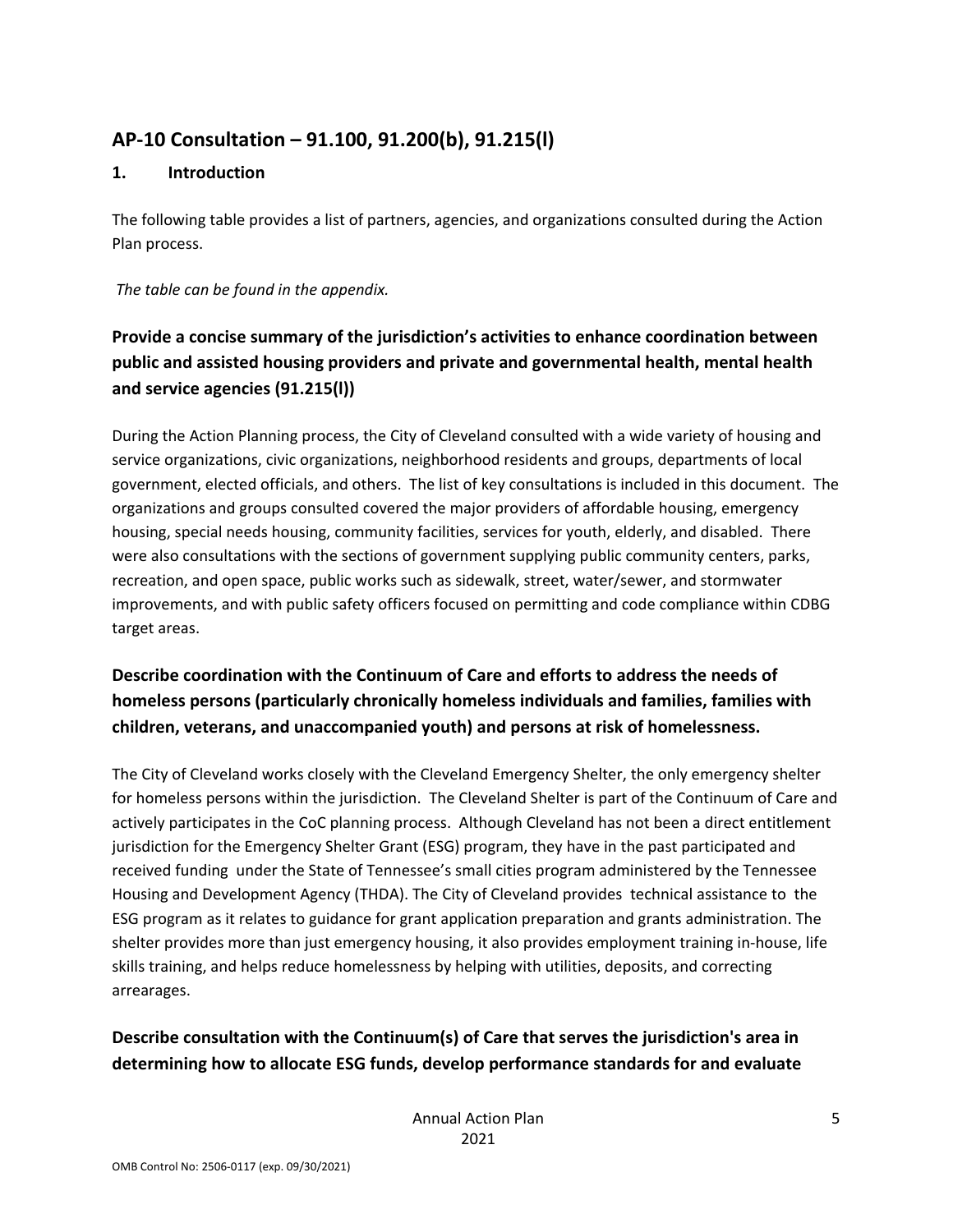## **outcomes of projects and activities assisted by ESG funds, and develop funding, policies and procedures for the operation and administration of HMIS**

As described above, the City of Cleveland works most often with the Cleveland Emergency Shelter on meeting the needs homeless persons and families. Plans for a transitional shelter to better enable the homeless to move from a shelter situation to a more independent living arrangement in a unit of their own is on their agenda. There is also concern over the lack of adequate accommodations for the chronic homeless that experience recurring episodes of homelessness for longer periods of time. The City will continue to work with the Cleveland Shelter, the CoC, and other potential providers and partners involved in these initiatives.

## **2. Describe Agencies, groups, organizations and others who participated in the process and describe the jurisdiction's consultations with housing, social service agencies and other entities**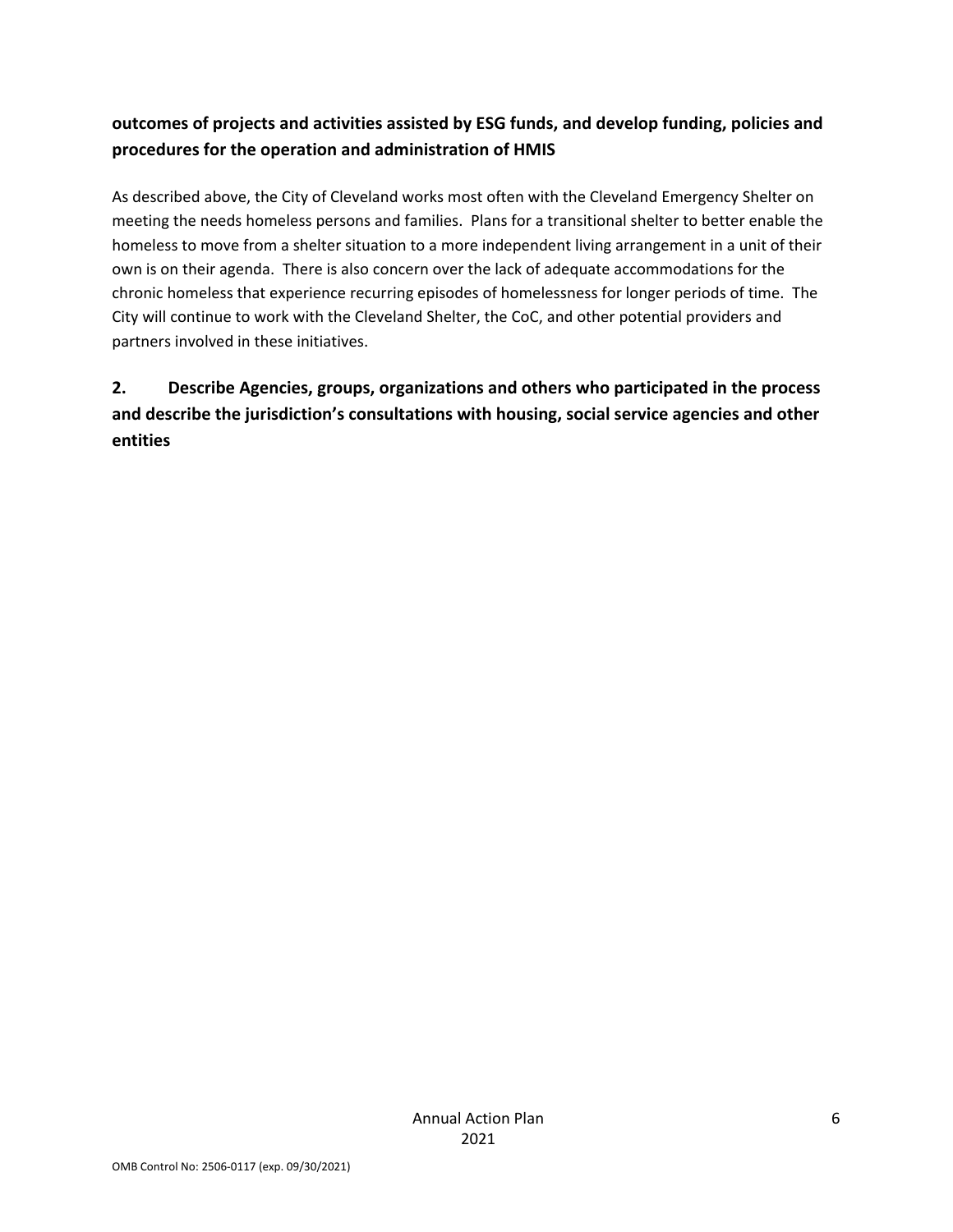**Table 2 – Agencies, groups, organizations who participated**

| $\mathbf{1}$   | Agency/Group/Organization                                                                                                                                         | Habitat for Humanity of Cleveland                                                                                                                                                                                                                                                                     |
|----------------|-------------------------------------------------------------------------------------------------------------------------------------------------------------------|-------------------------------------------------------------------------------------------------------------------------------------------------------------------------------------------------------------------------------------------------------------------------------------------------------|
|                | <b>Agency/Group/Organization Type</b>                                                                                                                             | Housing<br>Services - Housing<br>Service-Fair Housing                                                                                                                                                                                                                                                 |
|                | What section of the Plan was addressed by Consultation?                                                                                                           | <b>Housing Need Assessment</b><br><b>Anti-poverty Strategy</b>                                                                                                                                                                                                                                        |
|                | Briefly describe how the Agency/Group/Organization was<br>consulted. What are the anticipated outcomes of the<br>consultation or areas for improved coordination? | City staff met with Habitat for Humanity's Executive Director and Finance<br>Director and discussed projects and anticipated needs for FY 2021-2022.<br>Habitat requested assistance for site prep and infrastructure for the new<br>development for low-income single family housing on Foster Lane. |
| $\overline{2}$ | Agency/Group/Organization                                                                                                                                         | <b>CITY OF CLEVELAND</b>                                                                                                                                                                                                                                                                              |
|                | Agency/Group/Organization Type                                                                                                                                    | Other government - Local                                                                                                                                                                                                                                                                              |
|                | What section of the Plan was addressed by Consultation?                                                                                                           | <b>Housing Need Assessment</b><br><b>Market Analysis</b><br>Anti-poverty Strategy<br>Lead-based Paint Strategy<br><b>Community Development Needs</b>                                                                                                                                                  |
|                | Briefly describe how the Agency/Group/Organization was<br>consulted. What are the anticipated outcomes of the<br>consultation or areas for improved coordination? | The city department heads and City Manager met with the Redevelopment<br>Coordinator to discuss needs for the upcoming year. The Recreation<br>Director, City Council member and Planning commission members tuned<br>into the fb live discussions.                                                   |
| 3              | Agency/Group/Organization                                                                                                                                         | <b>Cleveland Emergency Shelter</b>                                                                                                                                                                                                                                                                    |
|                | <b>Agency/Group/Organization Type</b>                                                                                                                             | Services-homeless                                                                                                                                                                                                                                                                                     |

7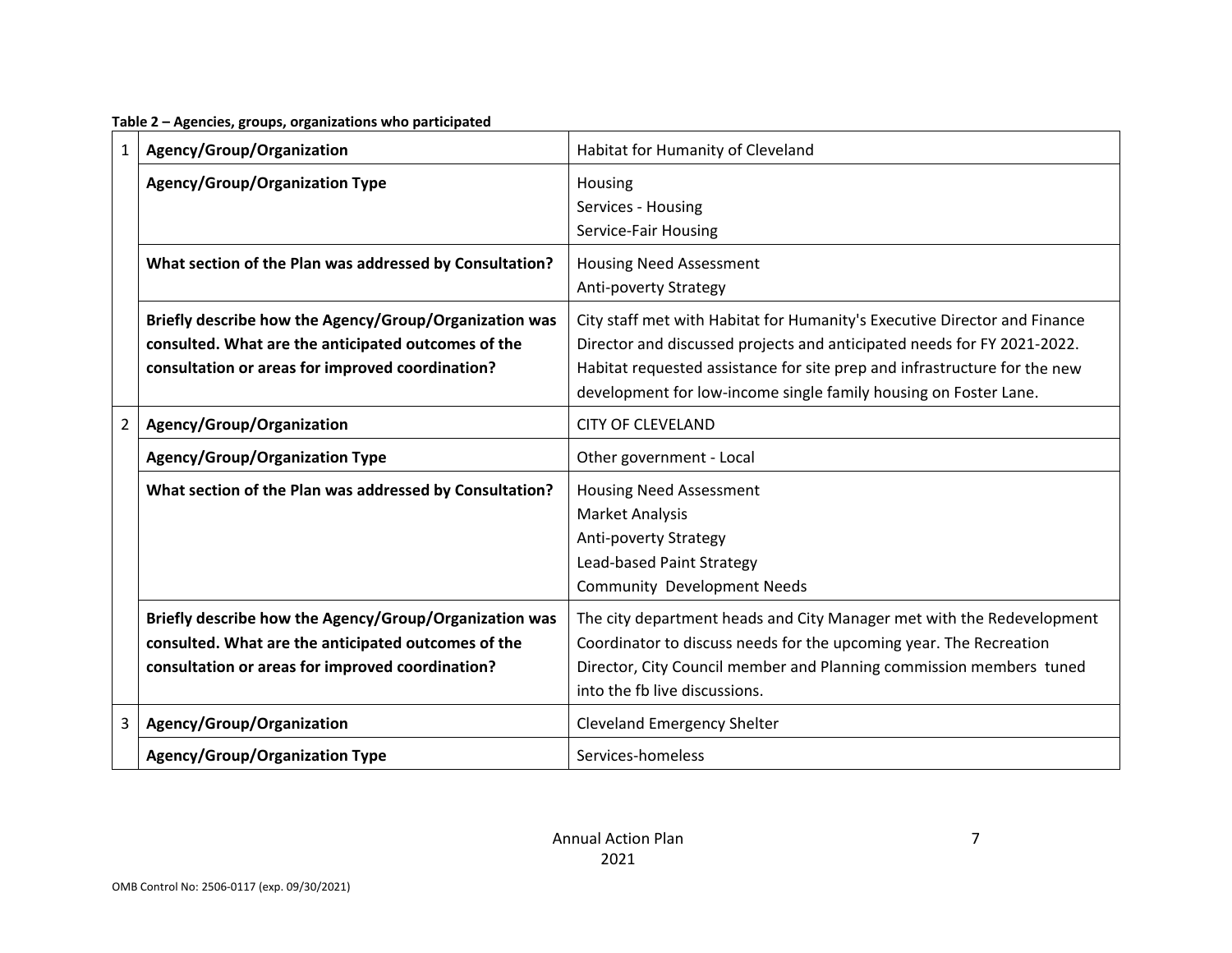|   | What section of the Plan was addressed by Consultation? | <b>Housing Need Assessment</b>                                             |
|---|---------------------------------------------------------|----------------------------------------------------------------------------|
|   |                                                         | Homeless Needs - Chronically homeless                                      |
|   |                                                         | Homeless Needs - Families with children                                    |
|   |                                                         | Homelessness Needs - Veterans                                              |
|   |                                                         | Homelessness Needs - Unaccompanied youth                                   |
|   |                                                         | <b>Homelessness Strategy</b>                                               |
|   |                                                         | <b>Anti-poverty Strategy</b>                                               |
|   | Briefly describe how the Agency/Group/Organization was  | The Director of the Shelter spoke on the phone with City Staff and voiced  |
|   | consulted. What are the anticipated outcomes of the     | support for the continued partnership in providing funding and support for |
|   | consultation or areas for improved coordination?        | the homeless community.                                                    |
| 4 | Agency/Group/Organization                               | <b>Cleveland Housing Authority</b>                                         |
|   | <b>Agency/Group/Organization Type</b>                   | <b>PHA</b>                                                                 |
|   |                                                         | Services - Housing                                                         |
|   |                                                         | Service-Fair Housing                                                       |
|   | What section of the Plan was addressed by Consultation? | <b>Housing Need Assessment</b>                                             |
|   |                                                         | <b>Public Housing Needs</b>                                                |
|   |                                                         | Homeless Needs - Families with children                                    |
|   |                                                         | Homelessness Needs - Veterans                                              |
|   |                                                         | Homelessness Needs - Unaccompanied youth                                   |
|   | Briefly describe how the Agency/Group/Organization was  | City Staff met with the Executive Director of the Cleveland Housing        |
|   | consulted. What are the anticipated outcomes of the     | Authority and the City will continue to work closely with the housing      |
|   | consultation or areas for improved coordination?        | authority in areas of fair housing and redevelopment.                      |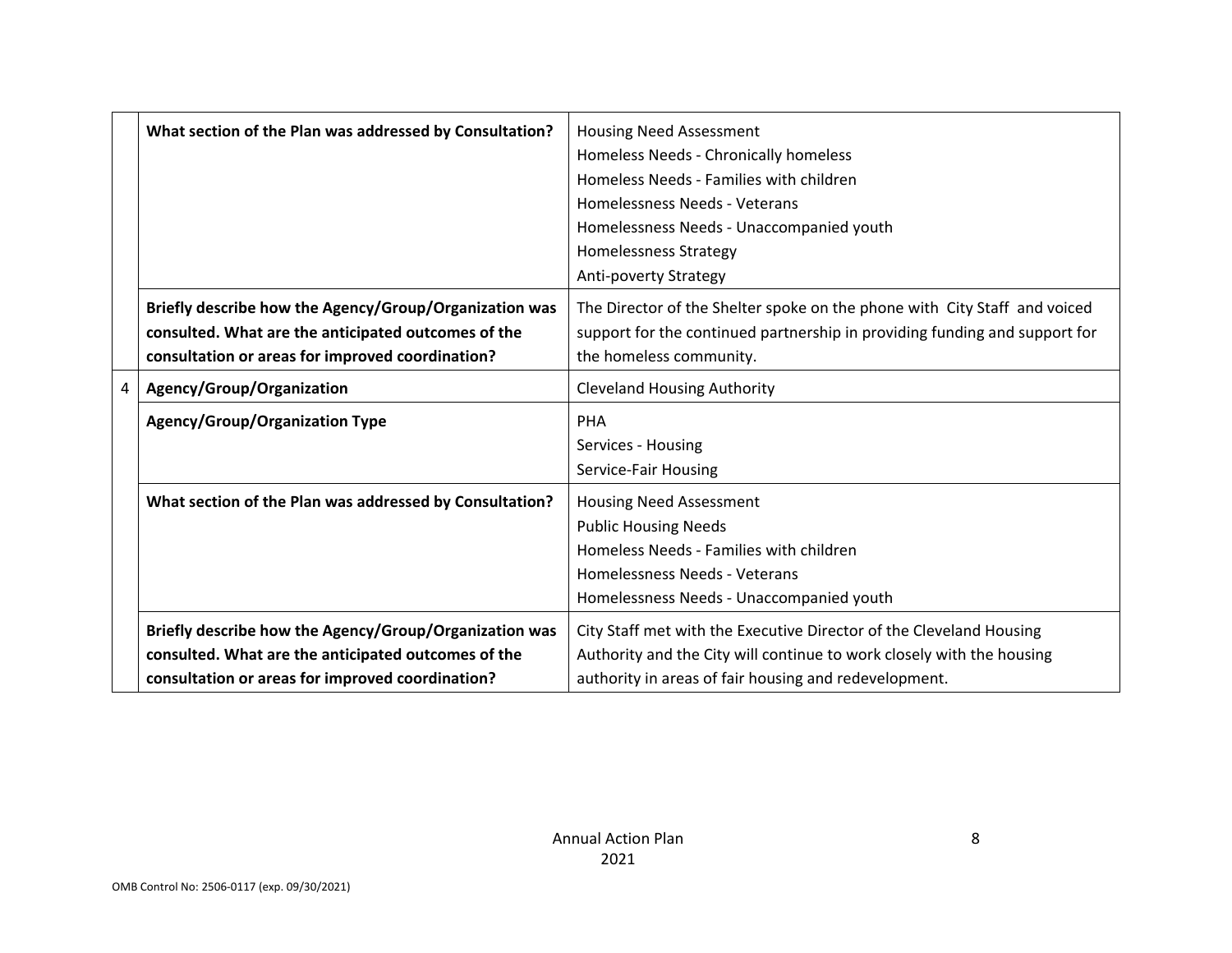| 5 | Agency/Group/Organization                               | City Fields                                                                 |
|---|---------------------------------------------------------|-----------------------------------------------------------------------------|
|   | <b>Agency/Group/Organization Type</b>                   | Services - Housing                                                          |
|   |                                                         | Services-Children                                                           |
|   |                                                         | Services-Elderly Persons                                                    |
|   |                                                         | Services-Persons with Disabilities                                          |
|   |                                                         | Services-Health                                                             |
|   |                                                         | Services-Education                                                          |
|   | What section of the Plan was addressed by Consultation? | <b>Housing Need Assessment</b>                                              |
|   |                                                         | Market Analysis                                                             |
|   |                                                         | Anti-poverty Strategy                                                       |
|   | Briefly describe how the Agency/Group/Organization was  | City Staff met with City Fields Director and discussed current projects and |
|   | consulted. What are the anticipated outcomes of the     | needs for FY2021-2022. City Fields requested a need for funding for Down    |
|   | consultation or areas for improved coordination?        | Payment Assistance and other potential affordable housing programs.         |

#### **Identify any Agency Types not consulted and provide rationale for not consulting**

NA

#### **Other local/regional/state/federal planning efforts considered when preparing the Plan**

| Name of Plan                 | <b>Lead Organization</b>                   | How do the goals of your Strategic Plan overlap with the<br>goals of each plan? |
|------------------------------|--------------------------------------------|---------------------------------------------------------------------------------|
| Continuum of Care            | Chattanooga Regional Homeless<br>Coalition | Transitional and supportive housing                                             |
| Blythe Oldfield Neighborhood | City Fields Community Development          | Affordable housing, economic stability, healthy and                             |
| Master Plan                  | Corporation                                | sustainable neighborhoods.                                                      |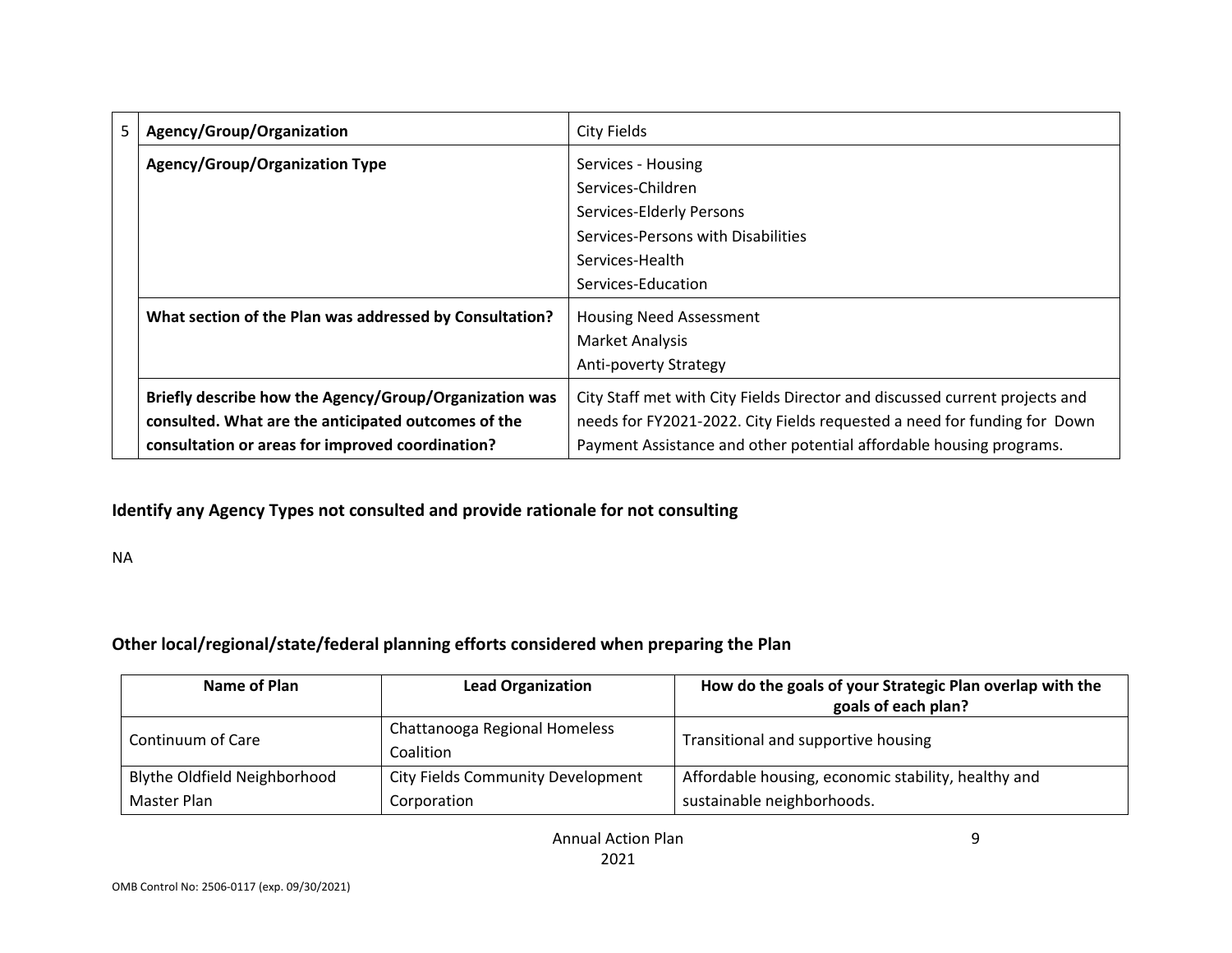**Table 3 – Other local / regional / federal planning efforts**

**Narrative (optional)**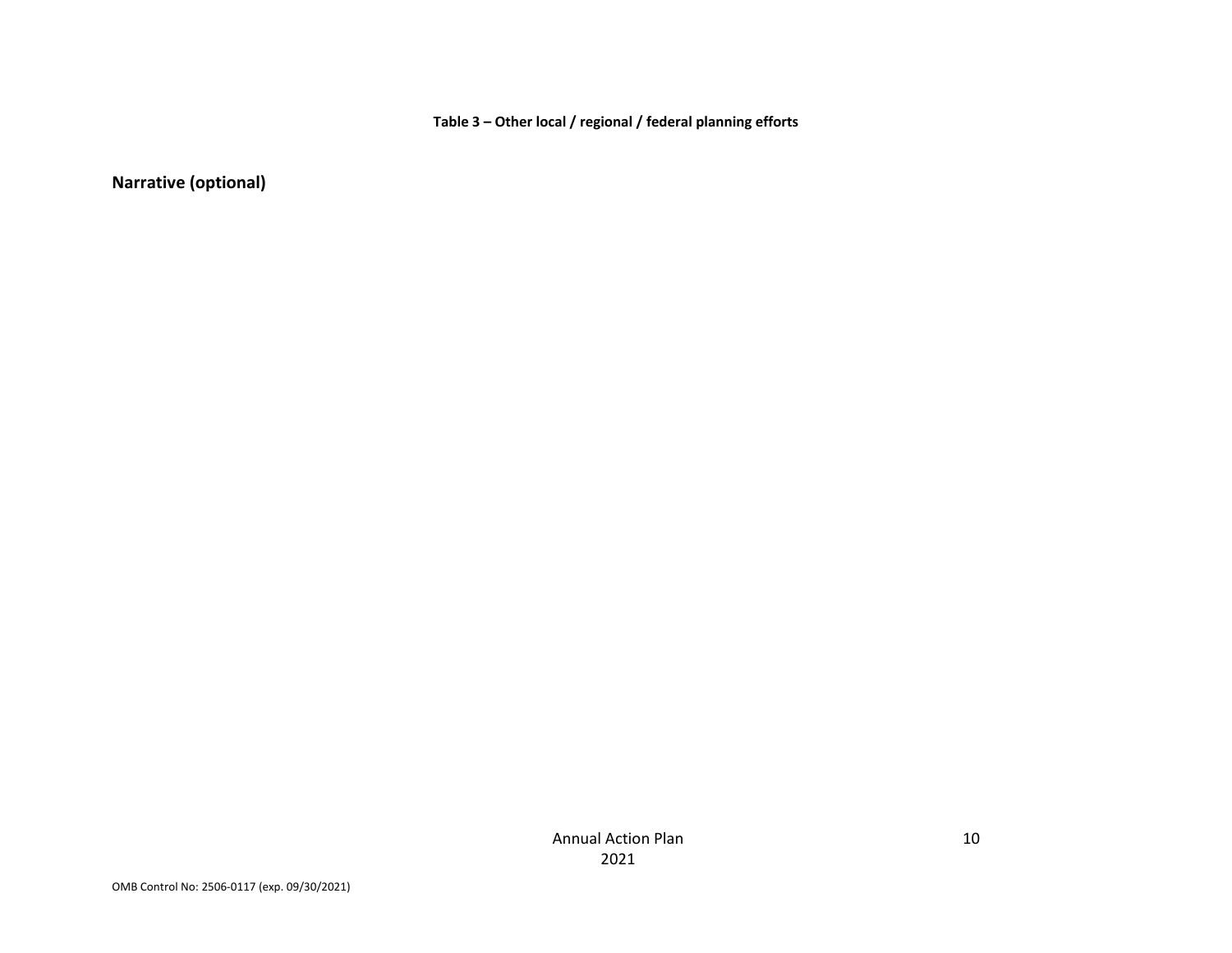### **AP‐12 Participation – 91.105, 91.200(c)**

#### **1. Summary of citizen participation process/Efforts made to broaden citizen participation Summarize citizen participation process and how it impacted goal‐setting**

Three public hearings were held for the 2021‐2022 Action Plan. The first public hearing was held on December 14,2020 to begin the planning process for FY2021‐2022. The second public hearing was held February 16, 2021. The public hearing provided an overview of the CDBG program, Action Plan process, and anticipated allocation for 2021. Examples of previously funded projects and current projects were discussed. The third public hearing was held on April 5, 2021. A discussion outlined the recommendations, goal and estimated funding allocations. All 3 hearings were virtual held live on the City's Facebook page. There are no sign-in sheets. Newspaper announcements, mail and emails were methods used to advertise for the meetings.

Public Notice was made on April 7, 2021 for <sup>a</sup> 30‐day comment period ending on May 8, 2021 associated with the proposed 2021‐2022 Annual Action Plan. The Plan was available for review at City of Cleveland Development and Engineering Services office.

In general, meetings are advertised in the local paper, notices were emailed, mailed, and hand delivered to an extensive list of service providers All meeting/public hearing documentation and comments are included in Appendix. Any comments are in the minutes .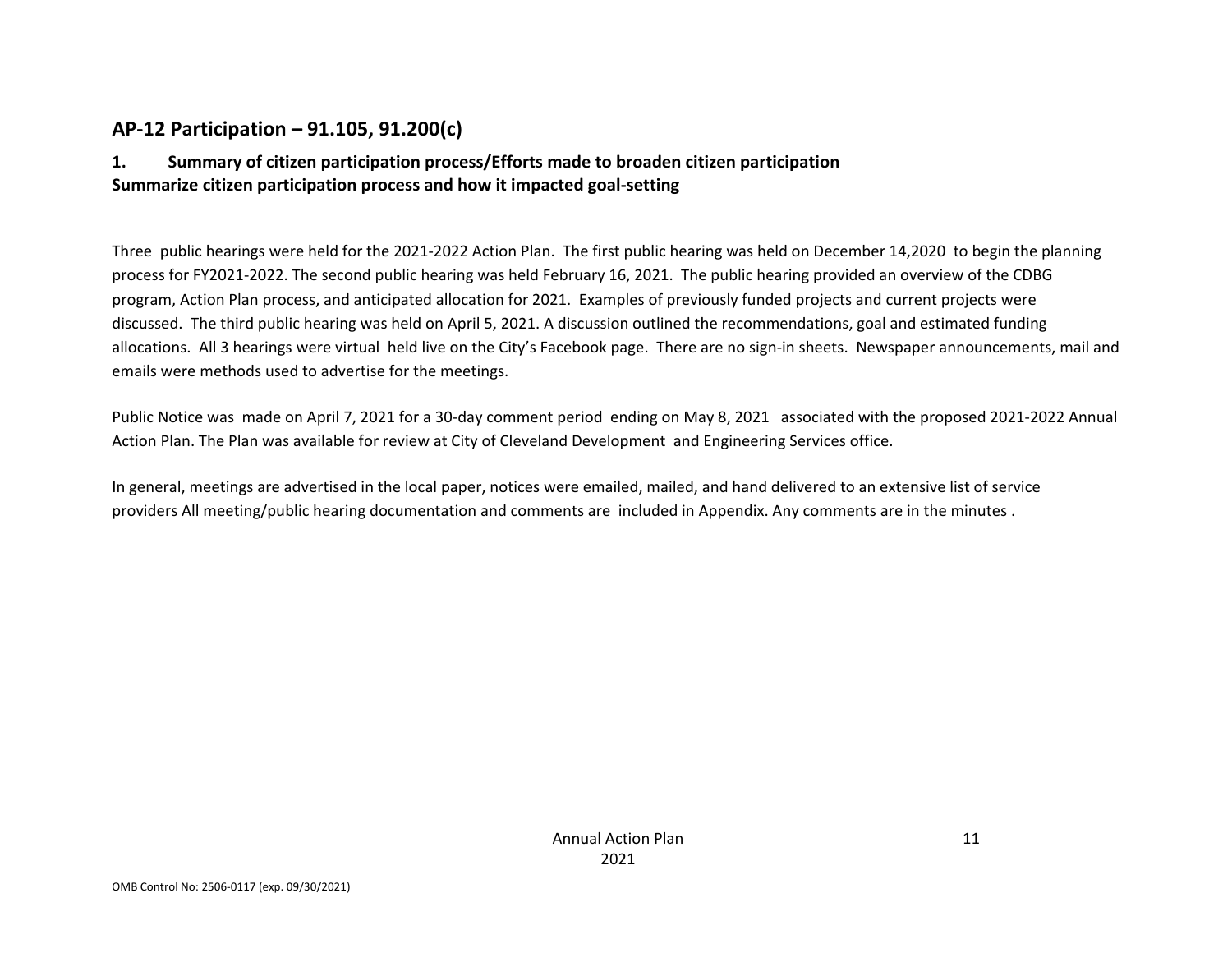#### **Citizen Participation Outreach**

| <b>Sort Order</b> | Mode of Outreach      | <b>Target of Outreach</b>  | Summary of          | Summary of        | <b>Summary of comments</b> | URL (If     |
|-------------------|-----------------------|----------------------------|---------------------|-------------------|----------------------------|-------------|
|                   |                       |                            | response/attendance | comments received | not accepted               | applicable) |
|                   |                       |                            |                     |                   | and reasons                |             |
|                   |                       | Minorities                 |                     |                   |                            |             |
|                   |                       |                            |                     |                   |                            |             |
|                   |                       | Non-English                |                     |                   |                            |             |
|                   |                       | Speaking - Specify         |                     |                   |                            |             |
|                   |                       | other language:            |                     |                   |                            |             |
|                   |                       | Spanish                    |                     |                   |                            |             |
|                   |                       |                            |                     |                   |                            |             |
|                   |                       | Persons with               |                     |                   |                            |             |
| 1                 | <b>Public Meeting</b> | disabilities               |                     |                   |                            |             |
|                   |                       |                            |                     |                   |                            |             |
|                   |                       | Non-                       |                     |                   |                            |             |
|                   |                       | targeted/broad             |                     |                   |                            |             |
|                   |                       | community                  |                     |                   |                            |             |
|                   |                       |                            |                     |                   |                            |             |
|                   |                       | <b>Residents of Public</b> |                     |                   |                            |             |
|                   |                       | and Assisted               |                     |                   |                            |             |
|                   |                       | Housing                    |                     |                   |                            |             |
|                   |                       |                            |                     |                   |                            |             |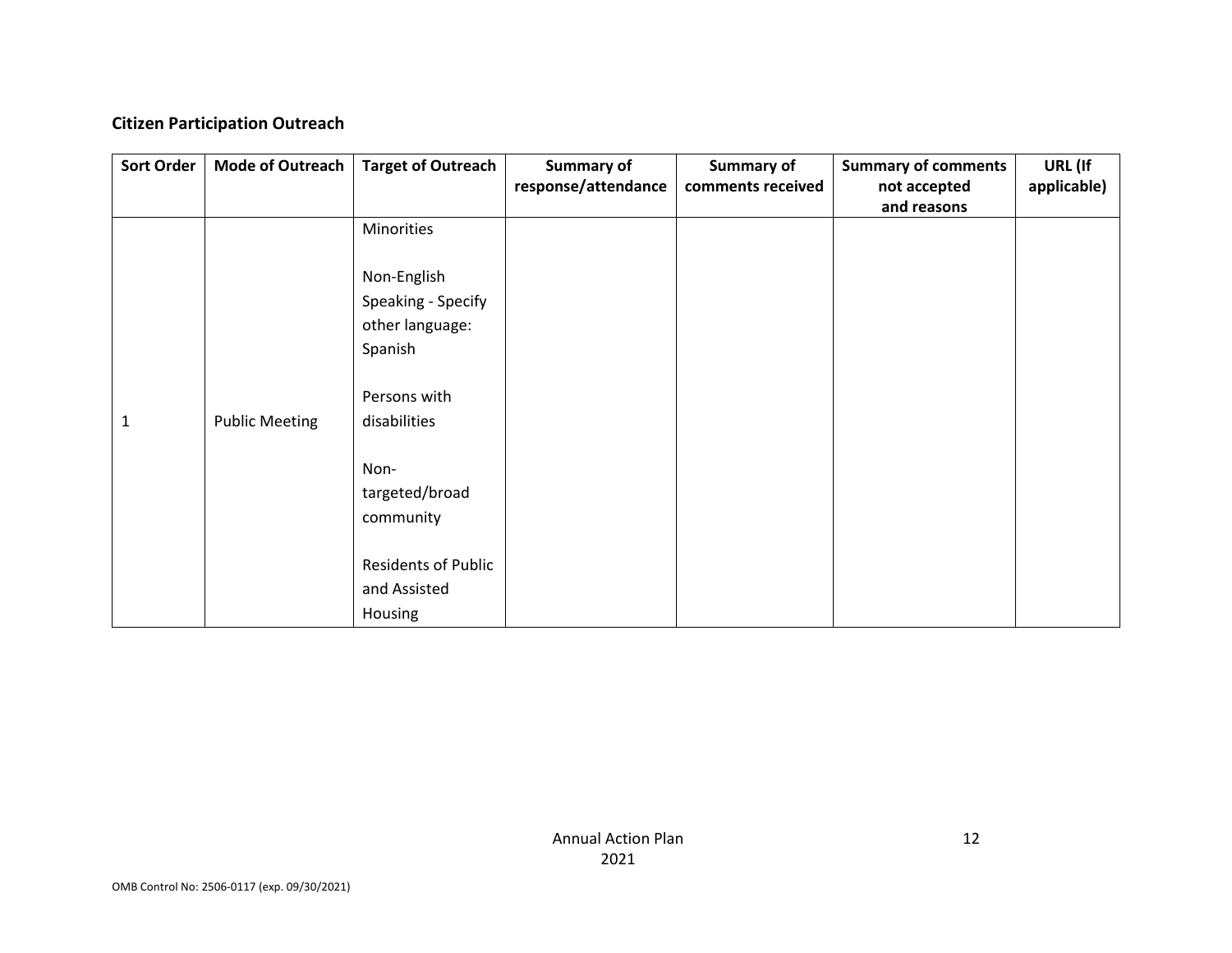| <b>Sort Order</b> | Mode of Outreach | <b>Target of Outreach</b>  | Summary of          | Summary of          | <b>Summary of comments</b> | URL (If     |
|-------------------|------------------|----------------------------|---------------------|---------------------|----------------------------|-------------|
|                   |                  |                            | response/attendance | comments received   | not accepted               | applicable) |
|                   |                  |                            |                     |                     | and reasons                |             |
|                   |                  | <b>Minorities</b>          |                     |                     |                            |             |
|                   |                  | Persons with               |                     |                     |                            |             |
|                   |                  | disabilities               |                     |                     |                            |             |
| $\overline{2}$    | Newspaper Ad     | Non-                       | All comments are in | All comments are in | <b>NA</b>                  |             |
|                   |                  | targeted/broad             | the appendix        | the appendix        |                            |             |
|                   |                  | community                  |                     |                     |                            |             |
|                   |                  | <b>Residents of Public</b> |                     |                     |                            |             |
|                   |                  | and Assisted               |                     |                     |                            |             |
|                   |                  | Housing                    |                     |                     |                            |             |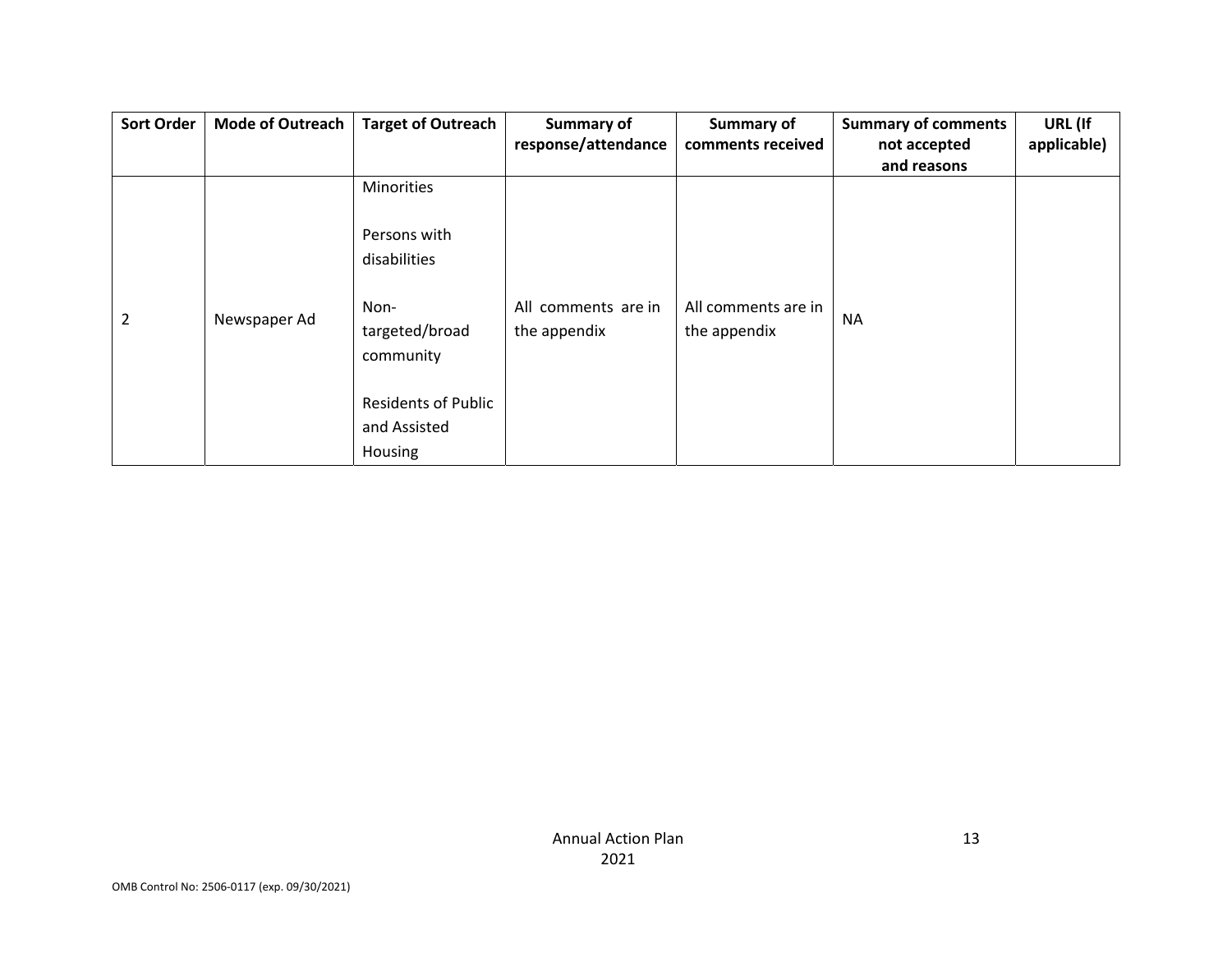| <b>Sort Order</b> | <b>Mode of Outreach</b> | <b>Target of Outreach</b>                                       | <b>Summary of</b>               | Summary of                      | <b>Summary of comments</b> | URL (If     |
|-------------------|-------------------------|-----------------------------------------------------------------|---------------------------------|---------------------------------|----------------------------|-------------|
|                   |                         |                                                                 | response/attendance             | comments received               | not accepted               | applicable) |
|                   |                         |                                                                 |                                 |                                 | and reasons                |             |
|                   |                         | Minorities                                                      |                                 |                                 |                            |             |
|                   |                         | Non-English<br>Speaking - Specify<br>other language:<br>Spanish |                                 |                                 |                            |             |
| 3                 | Internet Outreach       | Persons with<br>disabilities                                    | Comments are in the<br>appendix | Comments are in<br>the appendix | <b>NA</b>                  |             |
|                   |                         | Non-<br>targeted/broad<br>community                             |                                 |                                 |                            |             |
|                   |                         | <b>Residents of Public</b><br>and Assisted<br>Housing           |                                 |                                 |                            |             |

**Table 4 – Citizen Participation Outreach**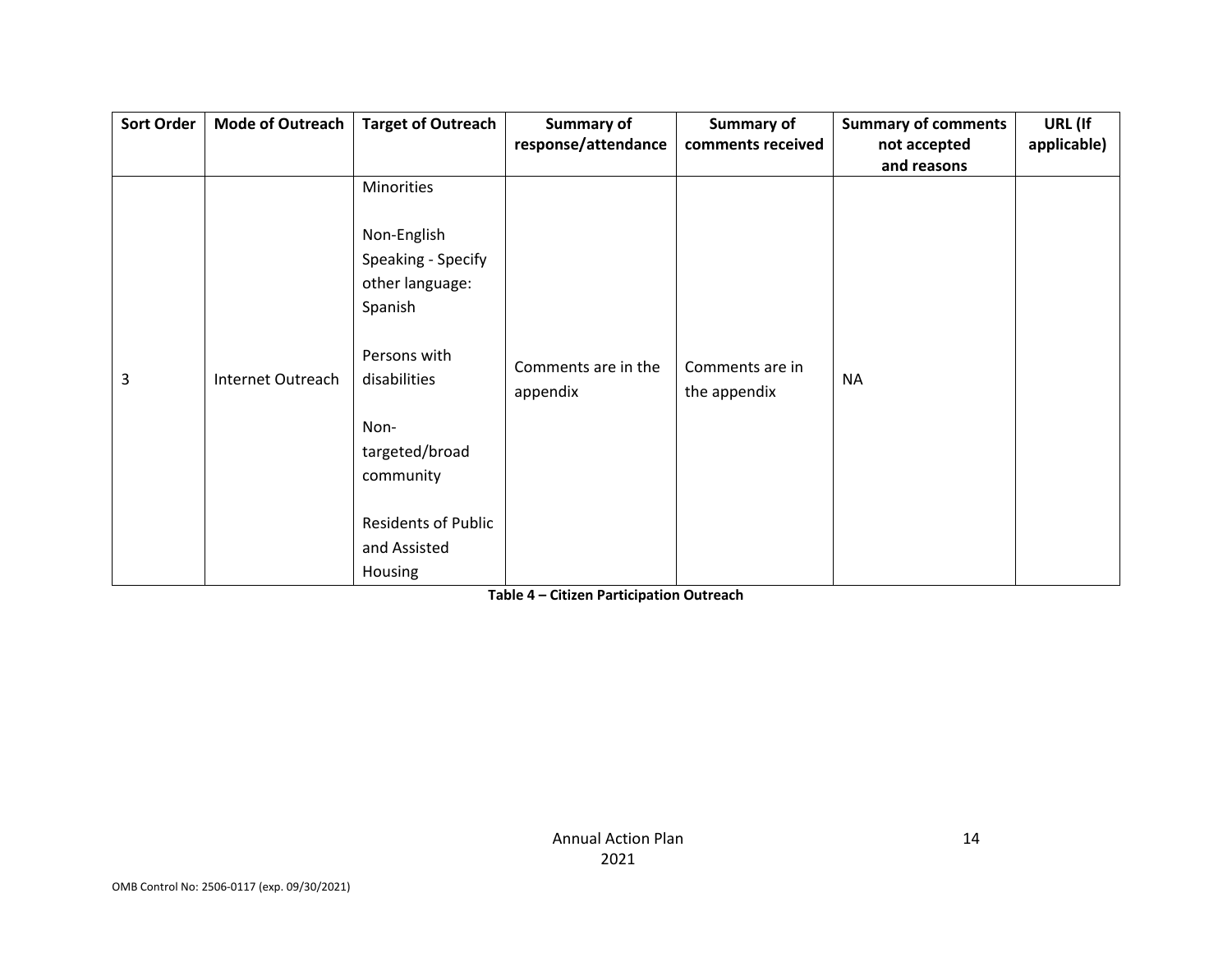## **Expected Resources**

## **AP‐15 Expected Resources – 91.220(c)(1,2)**

#### **Introduction**

The 2021‐2022 Annual Allocation is anticipated to be funded consistently with prior years funding at \$363,964. Any anticipated resources from other sources will be leveraged with the CDBG sources in the future to maximize and address the community development needs.

#### **Anticipated Resources**

| Program     | Source of           | <b>Uses of Funds</b>                                                                                                           |                              | <b>Expected Amount Available Year 1</b> |                                        |              |                                                                     | <b>Narrative Description</b>                                                                                         |
|-------------|---------------------|--------------------------------------------------------------------------------------------------------------------------------|------------------------------|-----------------------------------------|----------------------------------------|--------------|---------------------------------------------------------------------|----------------------------------------------------------------------------------------------------------------------|
|             | <b>Funds</b>        |                                                                                                                                | Annual<br><b>Allocation:</b> | Program<br>Income:<br>⋗                 | <b>Prior Year</b><br><b>Resources:</b> | Total:<br>\$ | <b>Amount</b><br><b>Available</b><br><b>Remainder</b><br>of ConPlan |                                                                                                                      |
| <b>CDBG</b> | public -<br>federal | Acquisition<br>Admin and<br>Planning<br>Economic<br>Development<br>Housing<br>Public<br>Improvements<br><b>Public Services</b> | 369,327                      | 0                                       | 0                                      | 369,327      | 750,000                                                             | Admin and Planning; Housing; Down<br>payment Assistance. Public<br>Improvements, Infrastructure; Site<br>development |

**Table 5 ‐ Expected Resources – Priority Table**

#### Explain how federal funds will leverage those additional resources (private, state and local funds), including a description of how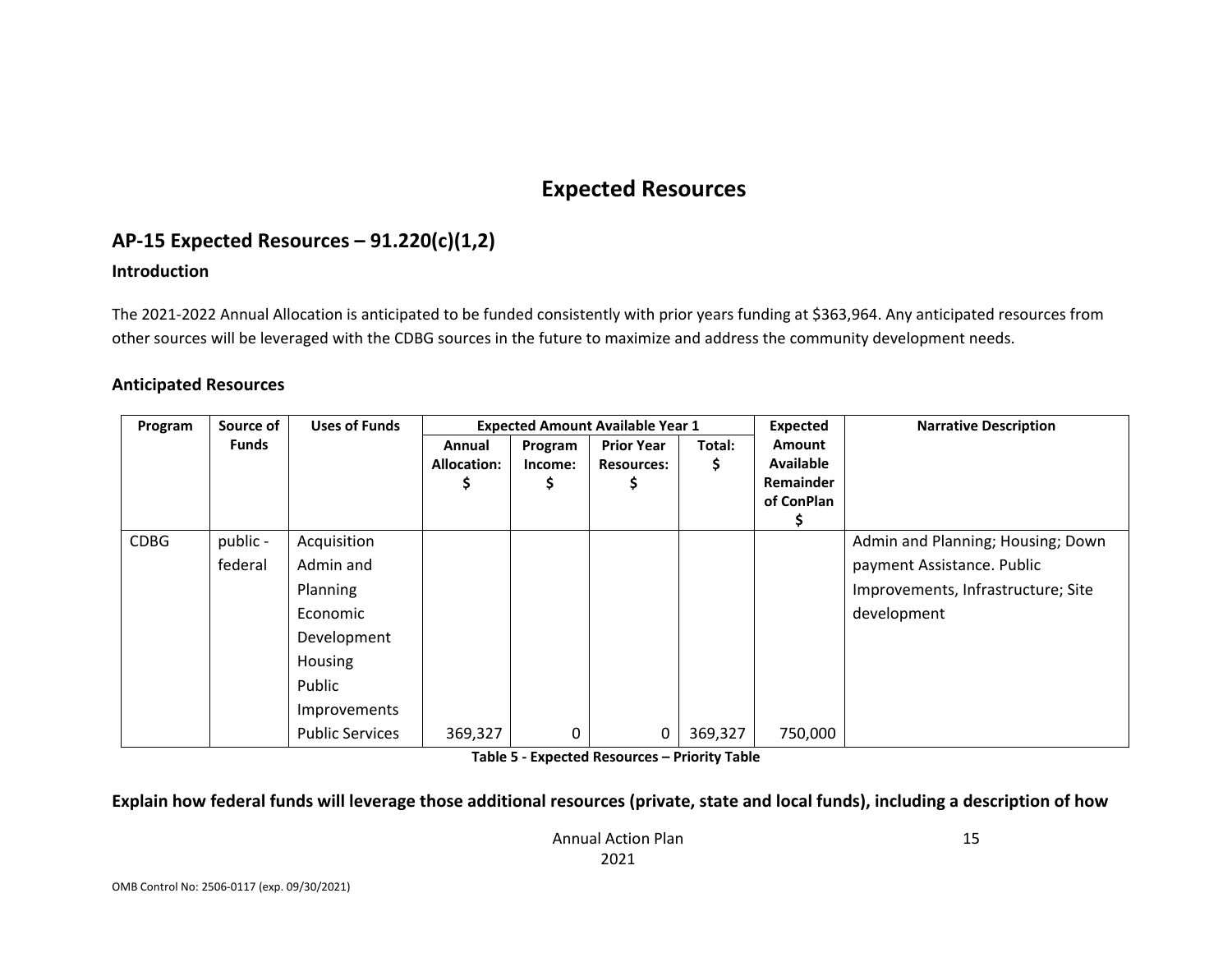#### **matching requirements will be satisfied**

The City of Cleveland has leveraged most of its projects since the inception of the city's CDBG program. It will continue its efforts to work with private, state, and local departments, agencies, and nonprofits to ensure that projects are completed effectively. If projects are proposed in the CDBG target area, the CDBG grant manager will work with the proposing agency to see how the project can be leveraged and if match requirements will be required for each project. Other low to moderate areas in the city will be evaluated and considered as projects are identified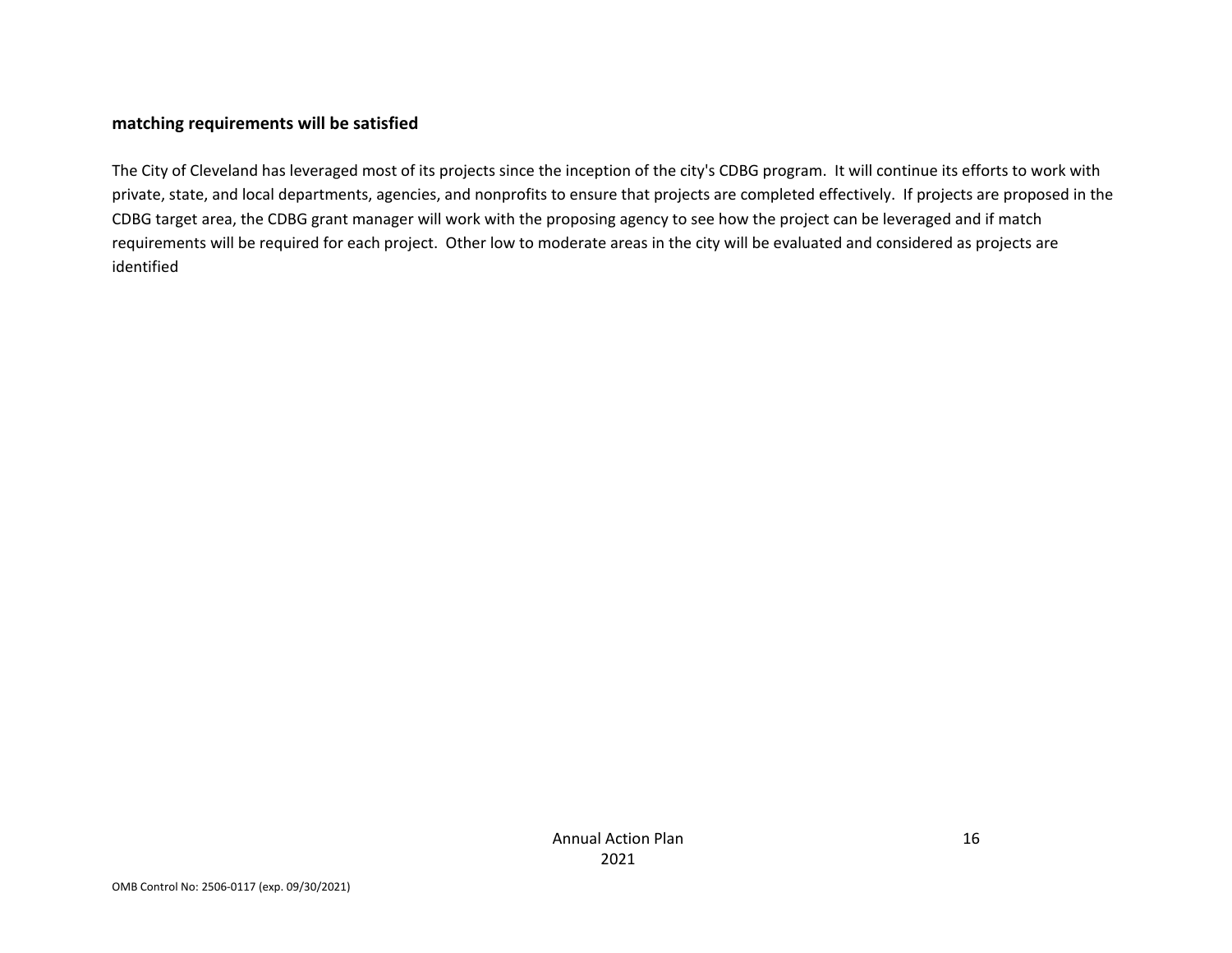## **If appropriate, describe publically owned land or property located within the jurisdiction that may be used to address the needs identified in the plan**

If publicly owned land is available for redevelopment proposals or community development assets, the grant manager will work with the entity proposing the project to ensure that the standards are consistent with CDBG rules and regulations as well as city procedures.

#### **Discussion**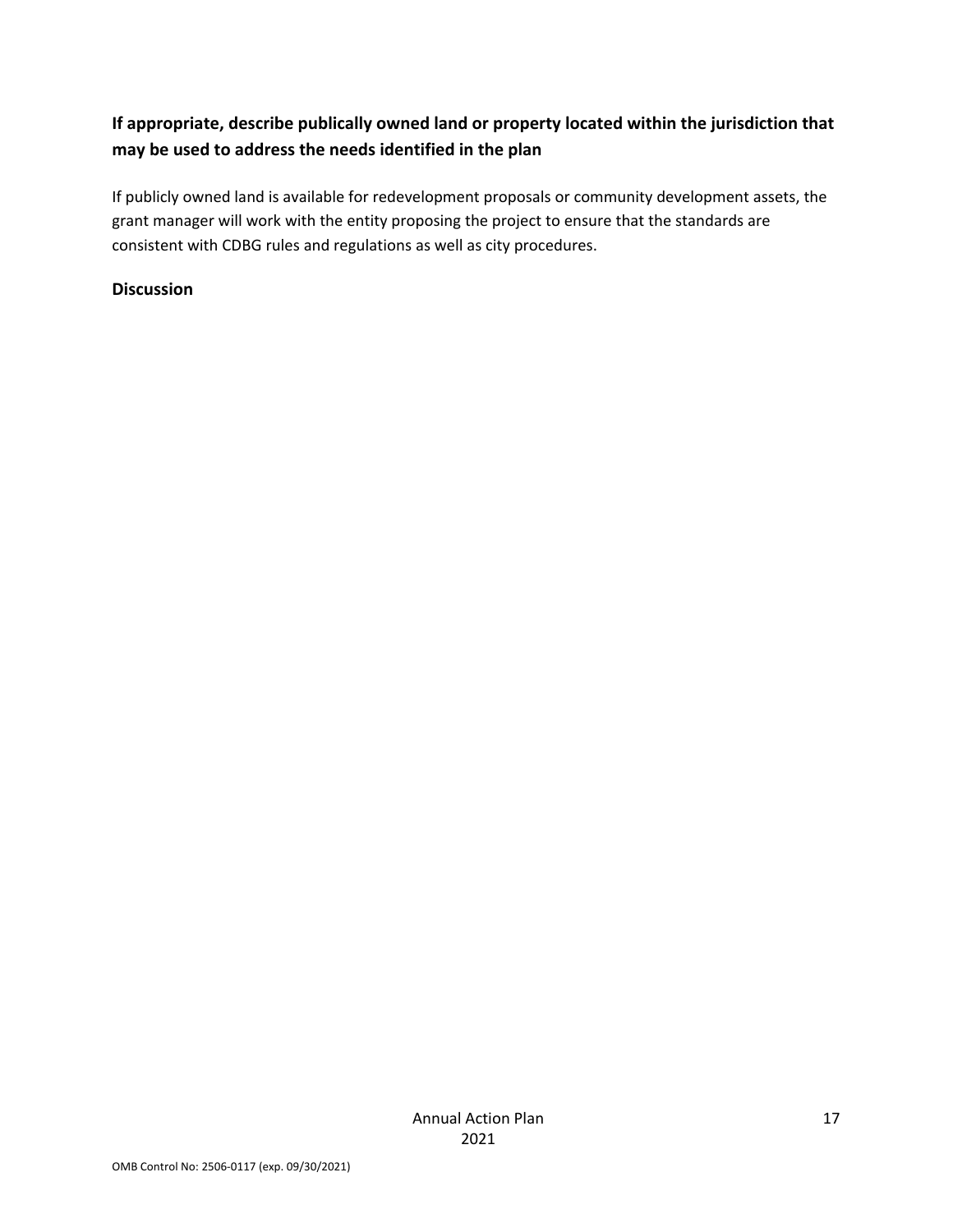## **Annual Goals and Objectives**

### **AP‐20 Annual Goals and Objectives**

#### **Goals Summary Information**

| Sort           | <b>Goal Name</b>    | <b>Start</b> | End  | Category       | Geographic    | <b>Needs Addressed</b> | <b>Funding</b> | <b>Goal Outcome Indicator</b>     |
|----------------|---------------------|--------------|------|----------------|---------------|------------------------|----------------|-----------------------------------|
| Order          |                     | Year         | Year |                | Area          |                        |                |                                   |
|                | Code                | 2019         | 2024 | Affordable     | <b>CDBG</b>   | Code Enforcement       | CDBG:          | <b>Housing Code</b>               |
|                | Enforcement         |              |      | Housing        | <b>TARGET</b> |                        | \$74,000       | Enforcement/Foreclosed Property   |
|                |                     |              |      | Non-Housing    | <b>AREA</b>   |                        |                | Care: 300 Household Housing Unit  |
|                |                     |              |      | Community      |               |                        |                |                                   |
|                |                     |              |      | Development    |               |                        |                |                                   |
| $\overline{2}$ | Public facility and | 2019         | 2024 | Non-Housing    |               | Affordable housing     | CDBG:          | Public Facility or Infrastructure |
|                | infrastructure      |              |      | Community      |               | for renters and        | \$193,327      | Activities other than             |
|                | <i>improvements</i> |              |      | Development    |               | homeowners             |                | Low/Moderate Income Housing       |
|                |                     |              |      |                |               | Public Facility &      |                | Benefit: 800 Persons Assisted     |
|                |                     |              |      |                |               | Infrastructure         |                | Homeowner Housing Added: 15       |
|                |                     |              |      |                |               | Repair/Correction      |                | Household Housing Unit            |
| 3              | Affordable          | 2019         | 2024 | Affordable     |               | Affordable housing     | CDBG:          | Homeowner Housing Added: 6        |
|                | <b>Housing</b>      |              |      | <b>Housing</b> |               | for renters and        | \$30,000       | Household Housing Unit            |
|                |                     |              |      |                |               | homeowners             |                |                                   |

**Table 6 – Goals Summary**

**Goal Descriptions**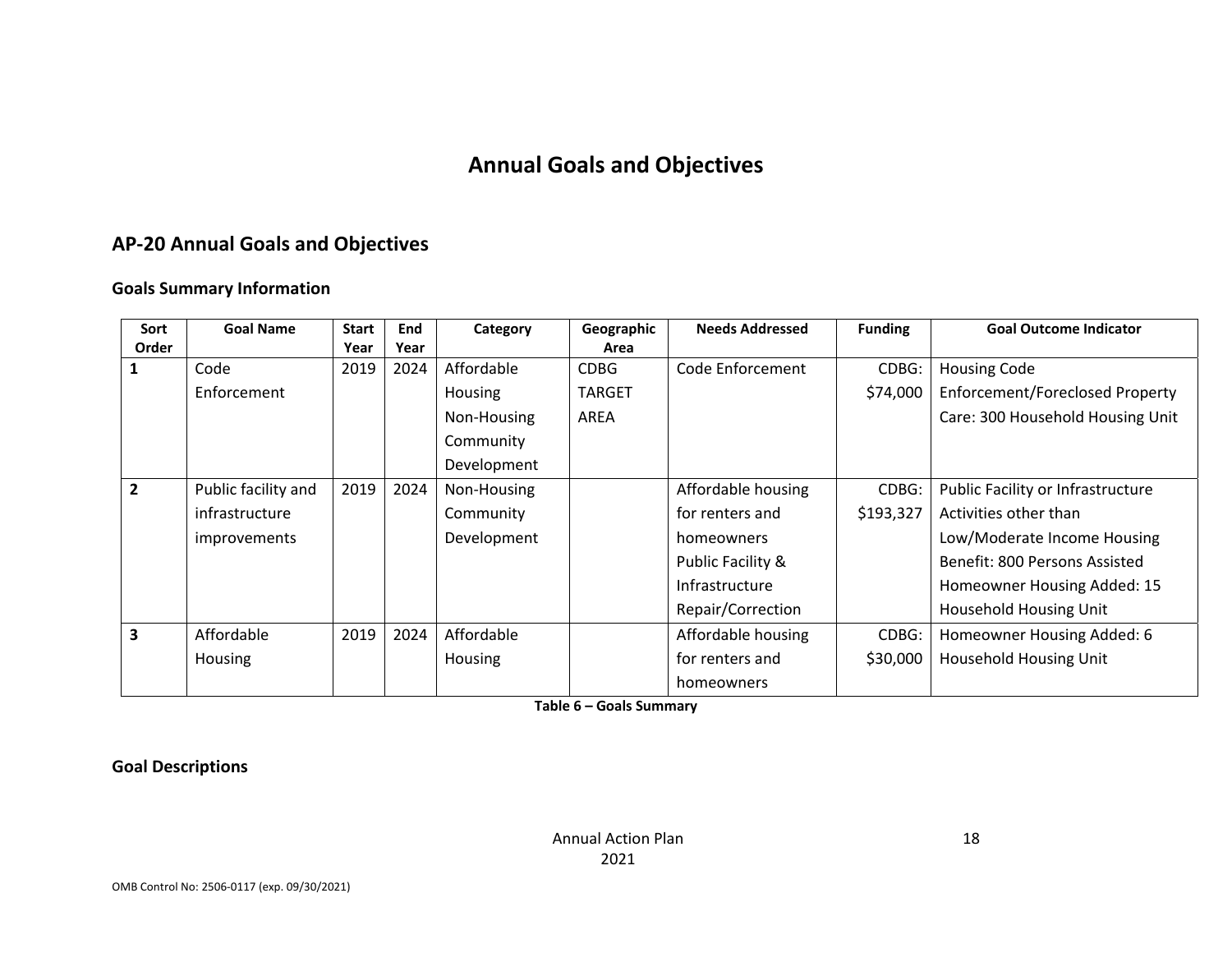| <b>Goal Name</b>        | Code Enforcement                                                                              |
|-------------------------|-----------------------------------------------------------------------------------------------|
| <b>Goal Description</b> | Provide funds for an employee and program cost associated with a codes enforcement inspector. |
| <b>Goal Name</b>        | Public facility and infrastructure improvements                                               |
| <b>Goal Description</b> |                                                                                               |
| <b>Goal Name</b>        | <b>Affordable Housing</b>                                                                     |
| <b>Goal Description</b> | Provide down payment assistance to 5 qualified first time home buyers.                        |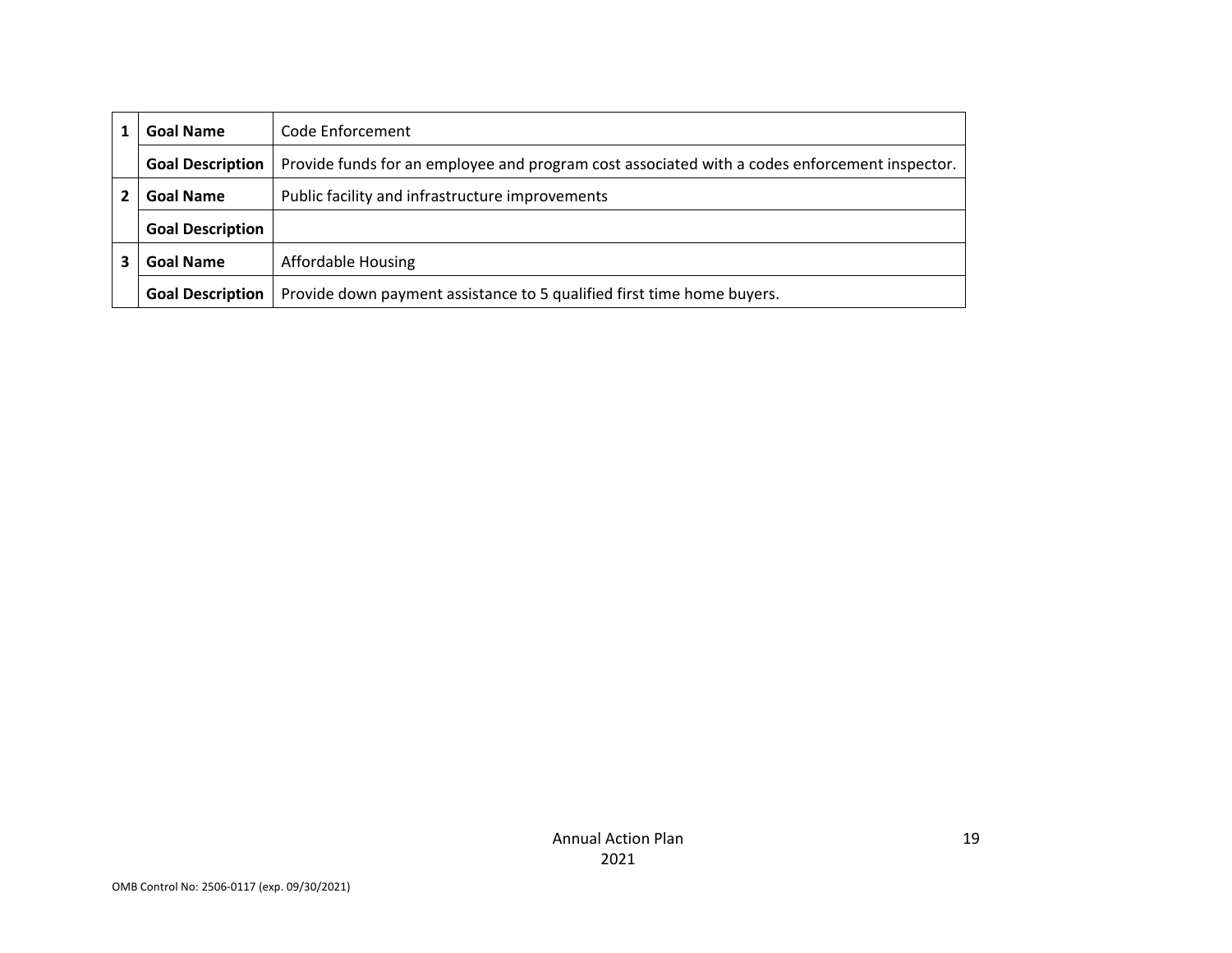# **Projects**

## **AP‐35 Projects – 91.220(d)**

#### **Introduction**

Proposed projects for FY 21‐22 will focus on completion of prior years of recreation goals and activities. It will also focus on affordable housing for low to moderate income and expansion and rehabilitation of public facilities.

#### **Projects**

| #            | <b>Project Name</b>                     |
|--------------|-----------------------------------------|
| $\mathbf{1}$ | <b>Codes Enforcement</b>                |
| 2            | Down Payment Assistance                 |
| 3            | Infrastructure and Site Development     |
|              | <b>Public Facilities and Recreation</b> |
|              | Administration                          |

**Table 7 ‐ Project Information**

**Describe the reasons for allocation priorities and any obstacles to addressing underserved needs**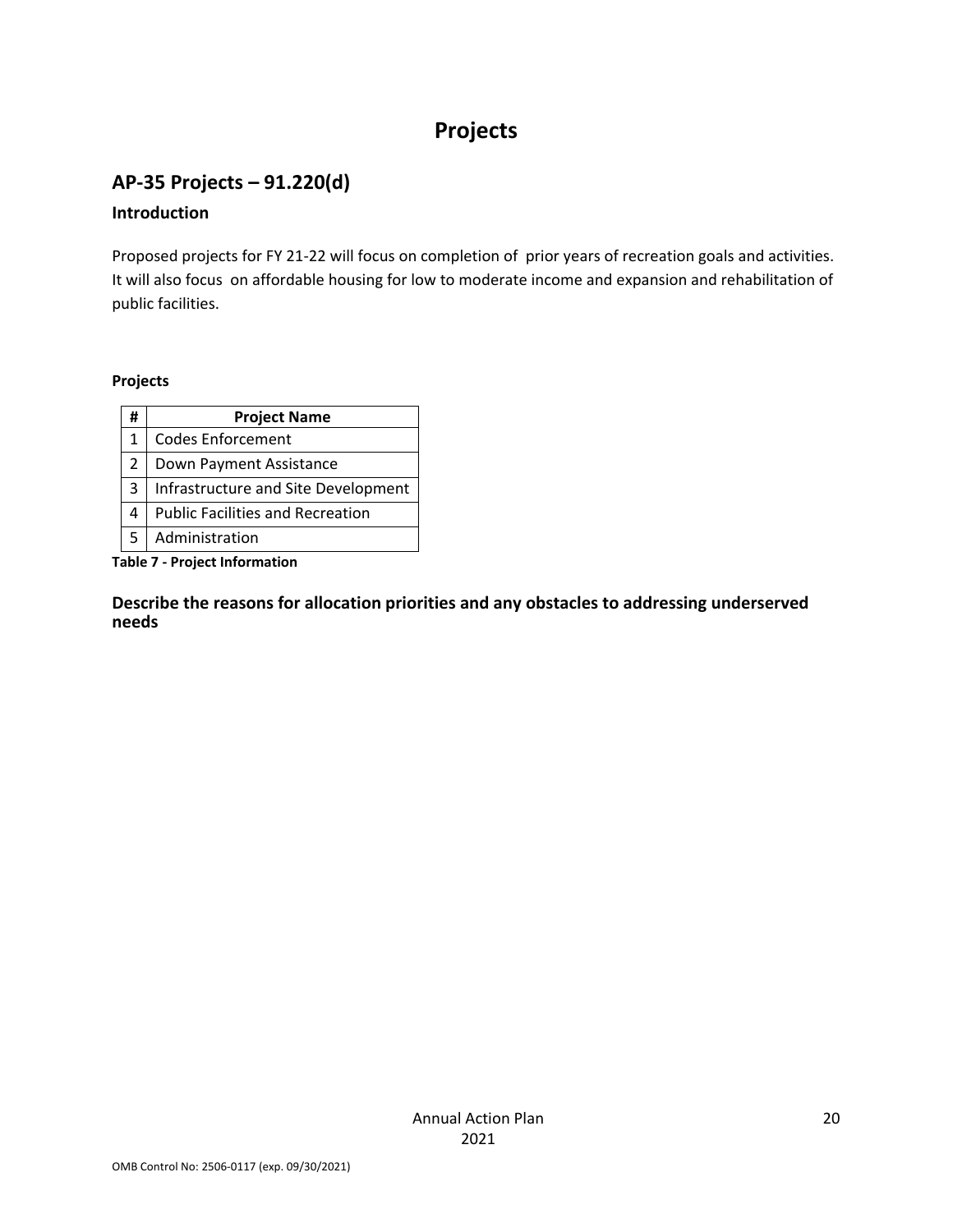**AP‐38 Project Summary**

**Project Summary Information**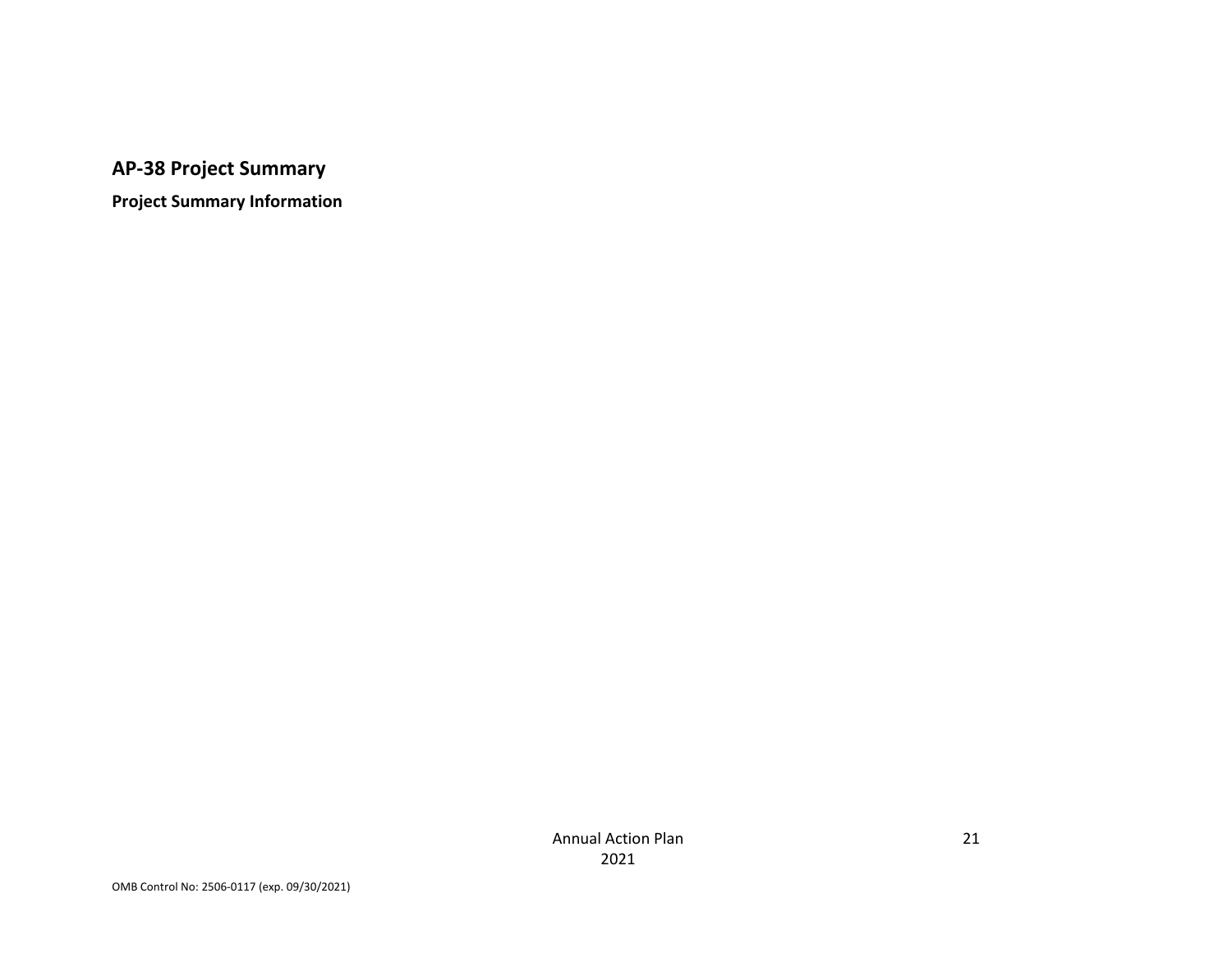| $\mathbf{1}$   | <b>Project Name</b>                                                                                  | <b>Codes Enforcement</b>                                                                                                                                          |
|----------------|------------------------------------------------------------------------------------------------------|-------------------------------------------------------------------------------------------------------------------------------------------------------------------|
|                | <b>Target Area</b>                                                                                   |                                                                                                                                                                   |
|                | <b>Goals Supported</b>                                                                               | Code Enforcement                                                                                                                                                  |
|                | <b>Needs Addressed</b>                                                                               | <b>Code Enforcement</b>                                                                                                                                           |
|                | <b>Funding</b>                                                                                       | CDBG: \$74,000                                                                                                                                                    |
|                | <b>Description</b>                                                                                   | Provides funds for an employee and program cost associated<br>with a codes enforcement inspector to provide enforcement of<br>municipal codes in the Target Area. |
|                | <b>Target Date</b>                                                                                   | 6/30/2022                                                                                                                                                         |
|                | <b>Estimate the number and type</b><br>of families that will benefit<br>from the proposed activities |                                                                                                                                                                   |
|                | <b>Location Description</b>                                                                          |                                                                                                                                                                   |
|                | <b>Planned Activities</b>                                                                            |                                                                                                                                                                   |
| $\overline{2}$ | <b>Project Name</b>                                                                                  | Down Payment Assistance                                                                                                                                           |
|                | <b>Target Area</b>                                                                                   |                                                                                                                                                                   |
|                | <b>Goals Supported</b>                                                                               | <b>Affordable Housing</b>                                                                                                                                         |
|                | <b>Needs Addressed</b>                                                                               | Affordable housing for renters and homeowners                                                                                                                     |
|                | <b>Funding</b>                                                                                       | CDBG: \$30,000                                                                                                                                                    |
|                | <b>Description</b>                                                                                   | Down payment assistance of \$6,000 will be provided to<br>qualified home buyers through Habitat for Humanity.                                                     |
|                | <b>Target Date</b>                                                                                   | 6/30/2023                                                                                                                                                         |
|                | <b>Estimate the number and type</b><br>of families that will benefit<br>from the proposed activities | Provide to 5 low to moderate Income families                                                                                                                      |
|                | <b>Location Description</b>                                                                          | In the CDBG Target Area                                                                                                                                           |
|                | <b>Planned Activities</b>                                                                            | Down payment assistance to 5 qualified homebuyers in the<br><b>CDBG Target Area</b>                                                                               |
| 3              | <b>Project Name</b>                                                                                  | Infrastructure and Site Development                                                                                                                               |
|                | <b>Target Area</b>                                                                                   |                                                                                                                                                                   |
|                | <b>Goals Supported</b>                                                                               | <b>Affordable Housing</b>                                                                                                                                         |
|                | <b>Needs Addressed</b>                                                                               | Affordable housing for renters and homeowners                                                                                                                     |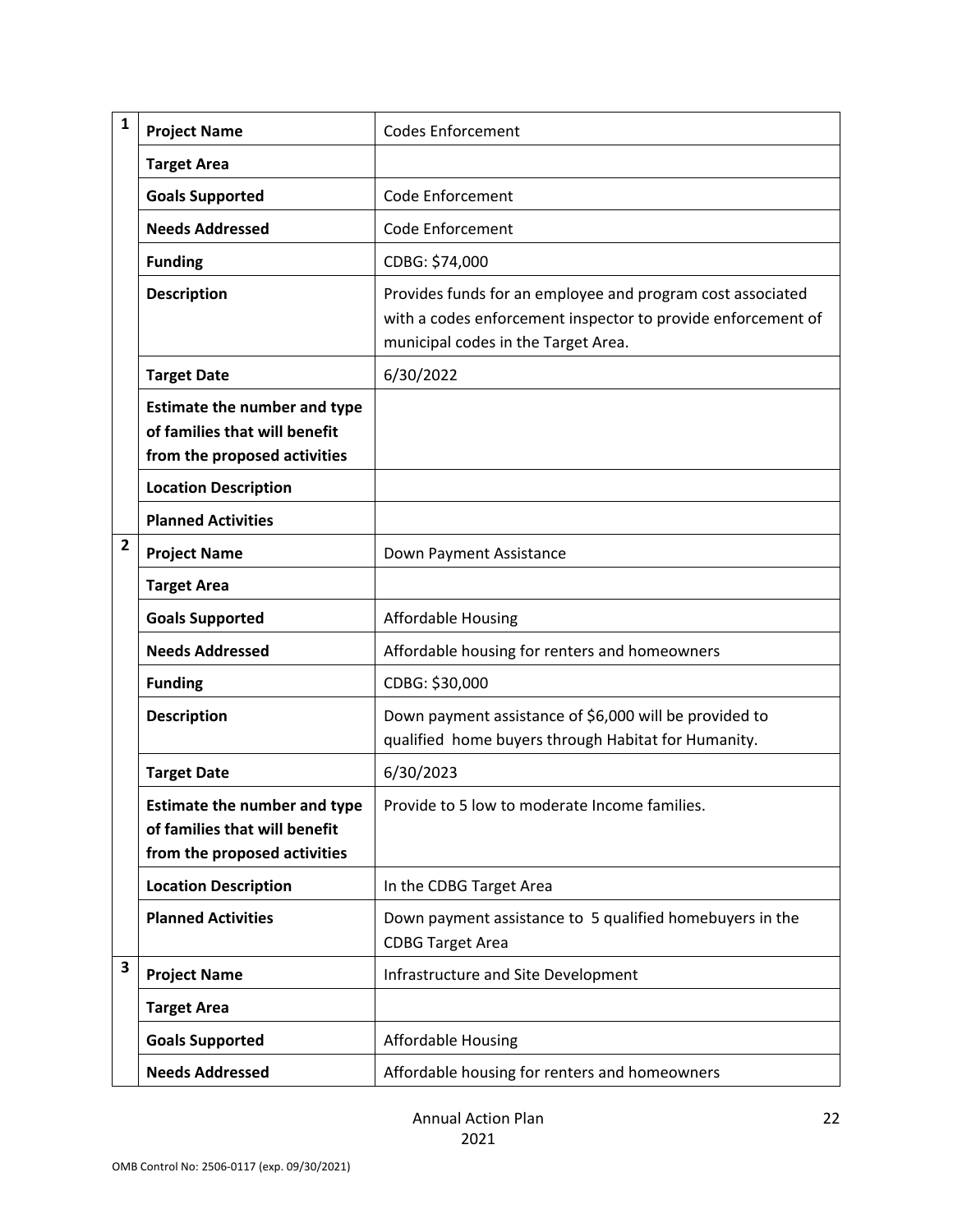|   | <b>Funding</b>                                                                                       | CDBG: \$52,000                                                                                                                                                                     |
|---|------------------------------------------------------------------------------------------------------|------------------------------------------------------------------------------------------------------------------------------------------------------------------------------------|
|   | <b>Description</b>                                                                                   | Site work and infrastructure for development of Foster Lane<br>for Habitat for Humanity for approximately 12 attached and<br>detached single family homes for low-income families. |
|   | <b>Target Date</b>                                                                                   | 6/30/2023                                                                                                                                                                          |
|   | <b>Estimate the number and type</b><br>of families that will benefit<br>from the proposed activities | Project will benefit up to 12 low income families.                                                                                                                                 |
|   | <b>Location Description</b>                                                                          | The project is located in the CDBG Target Area, Census Tract<br>107.                                                                                                               |
|   | <b>Planned Activities</b>                                                                            | Site development and needed infrastructure for development<br>for homes for low-income families.                                                                                   |
| 4 | <b>Project Name</b>                                                                                  | <b>Public Facilities and Recreation</b>                                                                                                                                            |
|   | <b>Target Area</b>                                                                                   |                                                                                                                                                                                    |
|   | <b>Goals Supported</b>                                                                               | Public facility and infrastructure improvements                                                                                                                                    |
|   | <b>Needs Addressed</b>                                                                               | Public Facility & Infrastructure Repair/Correction                                                                                                                                 |
|   | <b>Funding</b>                                                                                       | CDBG: \$141,327                                                                                                                                                                    |
|   | <b>Description</b>                                                                                   | For a phase of the expansion and rehabilitation of Mosby Park.<br>For phase 2C of Blythe Multi-fields (AKA Avery Johnson Park)                                                     |
|   | <b>Target Date</b>                                                                                   | 6/30/2023                                                                                                                                                                          |
|   | <b>Estimate the number and type</b><br>of families that will benefit<br>from the proposed activities | Low to moderate income families and individuals.                                                                                                                                   |
|   | <b>Location Description</b>                                                                          | Located in the target area.                                                                                                                                                        |
|   | <b>Planned Activities</b>                                                                            | The expansion and rehabilitation of Mosby<br>Park/playground. Phase 2C of Blythe -Multi Fields (AKA Avery<br>Johnson Park)                                                         |
| 5 | <b>Project Name</b>                                                                                  | Administration                                                                                                                                                                     |
|   | <b>Target Area</b>                                                                                   |                                                                                                                                                                                    |
|   | <b>Goals Supported</b>                                                                               | <b>Code Enforcement</b><br>Public facility and infrastructure improvements<br><b>Affordable Housing</b>                                                                            |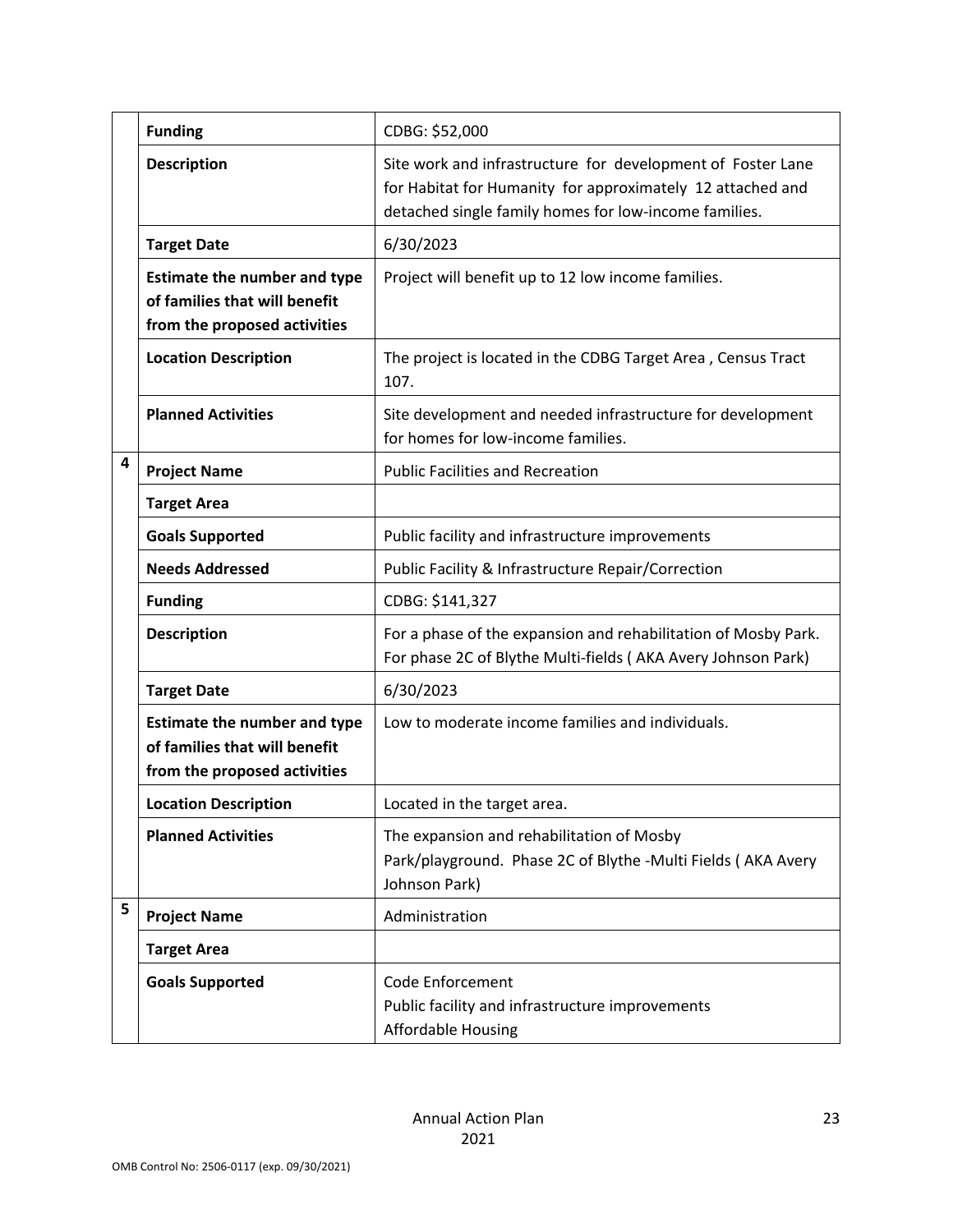| <b>Needs Addressed</b>                                                                        | Affordable housing for renters and homeowners<br>Public Facility & Infrastructure Repair/Correction<br>Code Enforcement<br>Public Awareness-Fair Housing & Lead Based Paint |
|-----------------------------------------------------------------------------------------------|-----------------------------------------------------------------------------------------------------------------------------------------------------------------------------|
| <b>Funding</b>                                                                                | CDBG: \$72,000                                                                                                                                                              |
| <b>Description</b>                                                                            | Planning, implementation and administration of projects and<br>programs.                                                                                                    |
| <b>Target Date</b>                                                                            | 6/30/2022                                                                                                                                                                   |
| Estimate the number and type<br>of families that will benefit<br>from the proposed activities |                                                                                                                                                                             |
| <b>Location Description</b>                                                                   |                                                                                                                                                                             |
| <b>Planned Activities</b>                                                                     |                                                                                                                                                                             |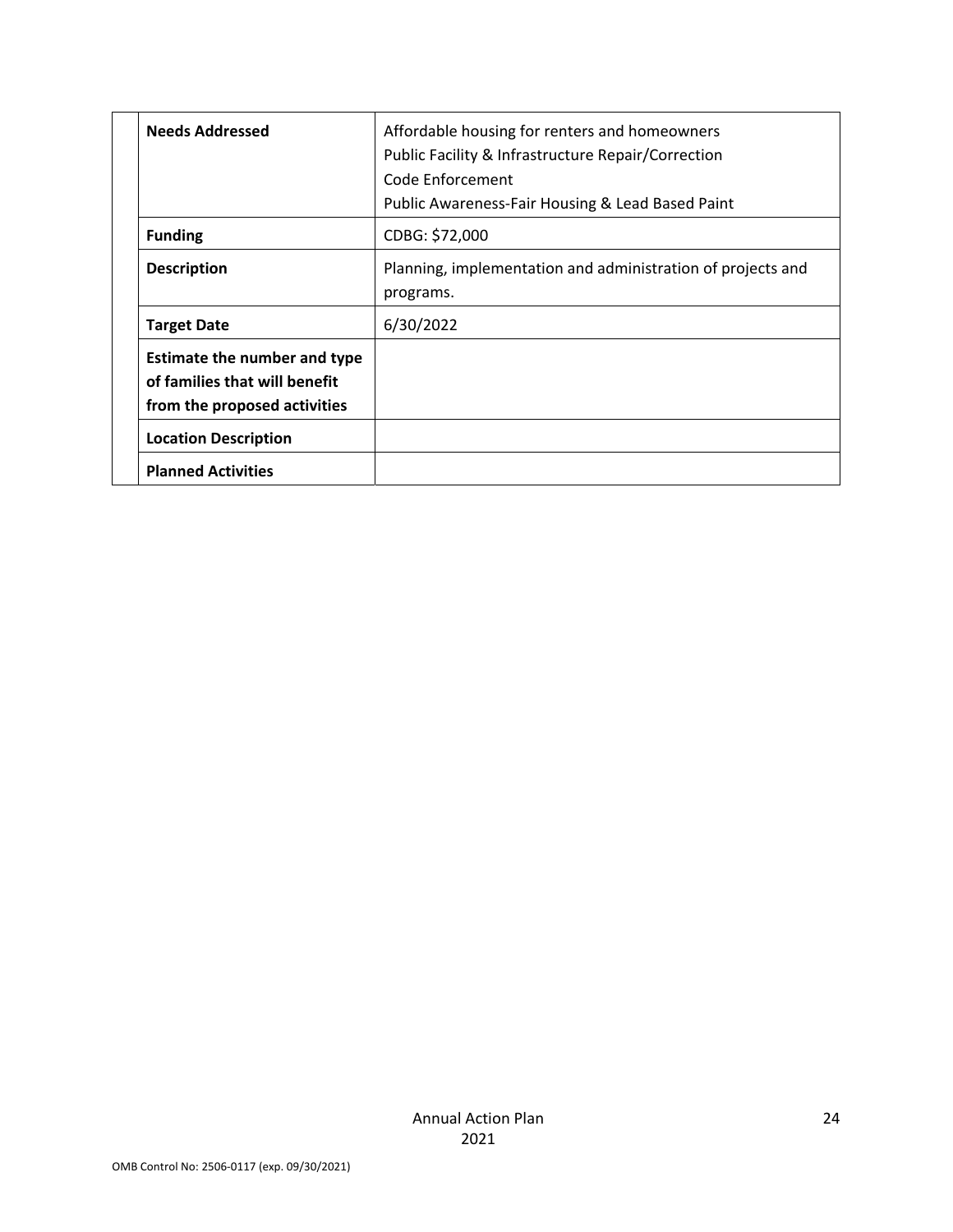## **AP‐50 Geographic Distribution – 91.220(f)**

## **Description of the geographic areas of the entitlement (including areas of low‐income and minority concentration) where assistance will be directed**

The CDBG Target Area for the City of Cleveland covers all of Census Tracts 107, parts of Census Tracts 104 and 108 within the city limits, and parts of 103 and 105, all of which are within low to moderate income census block groups. The area is roughly bounded by Keith Street, Lee Highway, and Westland Drive to the west; 20th Street to the north; Little Chatata Creek and Appalachian Highway to the east; and Appalachian Highway to the south. Downtown Cleveland is directly west/northwest of the target area. Data in this section is taken from HUD CPD Maps, 2011‐2015 5‐Year ACS, 2013‐2017 5‐Year ACS, and the 2010 Census, depending on data available.

*Social Characteristics:* The estimated eligible population is over 16,000. There are 6,395 total households. Householders living alone range from a high of 56% in CT 105 to a low of 21% in CT 103; elderly households account for approximately 8% to 34% within the target area block groups. At least 9%, and up to almost 30% of the households in each tract have a disabled member.

While still predominately White, over half of Cleveland's African American population resides in the target area. Over one‐third of the Hispanic population resides in the target area and nearly a quarter of the Asian population resides there as well. Almost 70% of the American Indian/Alaska Native population resides within the CDBG Eligible Area. Block Group 2 of Census Tract 104 and Block Group 1 of Census Tract 108 have the largest concentrations of minority persons with 33% and 28% respectively. Although close in percentage, Block Group 2 of Census Tract 104 has over three times the minority individuals than Block Group 1 of Census Tract 108.

*Housing Characteristics:* Within the CDBG eligible area there are 6,395 total housing units. Owner occupancy ranges from a high of 59% in Block Group 1 of CT 103 to a low of 7% in Block Group 2 of CT 105. The median value of owner‐occupied housing ranges from \$56,600 in Block Group 1 of CT 103 to \$194,200 in Block Group 1 of CT 102. Gross rents ranges from \$458 in Block Group 3 of CT 107 to \$877 in Block Group 2 of CT 103. It is worth noting that of the tracts within the target area, Block Group 1 of CT 103 has the lowest median value of owner‐occupied housing and likely the lowest gross rent for rental housing, but data was not available for this particular block group. Because in a previous section of the Consolidated Plan cost burden was identified as the most widespread housing problem by a considerable margin, cost burden with the target area was further studied. Within the target area, householders had cost burdens ranging from a high of over 46% in CT 107 to a low of 34% in CT 103. Regardless of the specific tract, at least one‐quarter of all households are cost burdened.

*Economic Characteristics:* Median household income in the four CTs range from a high of \$40,421 in CT 102 to a low of \$16,385 in CT 104. Within Census Block 1 of CT 104 over 50% of households have incomes less than \$15,000, and more than one in three have household income less than \$10,000. This compares to \$41,570 as the median household income for Cleveland as a whole. Households receiving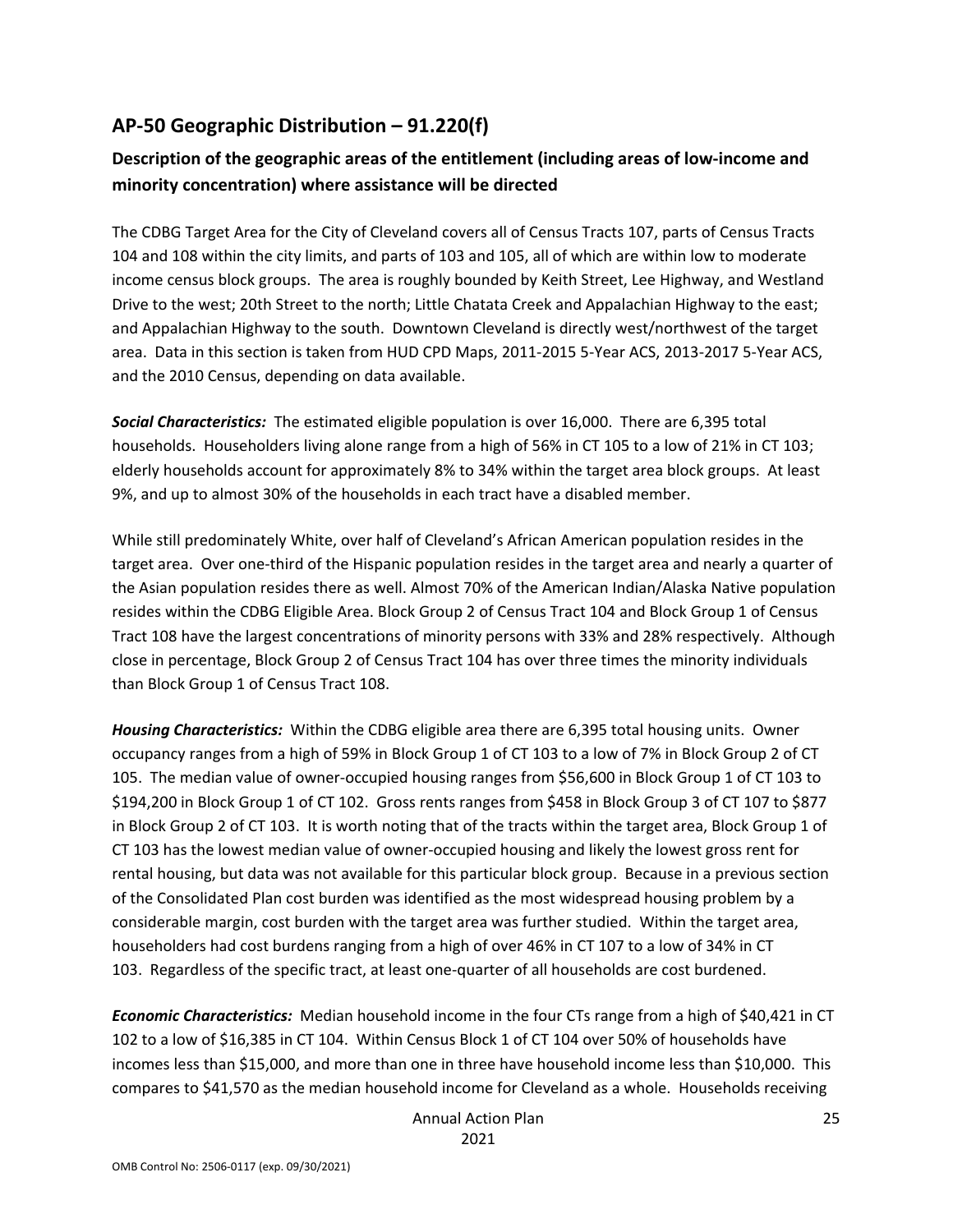Supplemental Security Income (SSI), cash public assistance income, or Food Stamps/SNAP in the past 12 months range from 21% in CT 102 to 88% in CT 104. The rate of families with incomes below the poverty level ranges from a high of 51% in CT 104 to a low of 12% in CT 102; the poverty rate for families in Cleveland as a whole is 17%. Within the civilian labor force unemployment ranges from a high of over 32% in CT 104 to a low of 9% in CT 101.

#### **Geographic Distribution**

| <b>Target Area</b>      | <b>Percentage of Funds</b> |
|-------------------------|----------------------------|
| <b>CDBG TARGET AREA</b> | 100                        |

**Table 8 ‐ Geographic Distribution** 

### **Rationale for the priorities for allocating investments geographically**

Collectively taken, the above referenced characteristics are the primary rationale for allocating community development investments within the CDBG target area. This is also a more densely developed detached single‐family area on smaller lots, leading to the City's strategy of improving the public spaces and facilities, particularly those spaces used for recreational purposes. The open spaces provide an opportunity for children to play and adults to exercise, and indoor space where non‐profit and local government agencies can provide services to those in need, which are over represented in the low to moderate income CTs comprising the target area. An additional rationale is that the housing stock is generally older and there is a high percentage of rental properties, which when combined with lower incomes stresses owner's ability to maintain their properties. Lastly, targeting a limited area promises a bigger impact and the focusing of leveraged resources.

If low to moderate income projects are proposed outside of the CDBG target area, each will be evaluated and reviewed to ensure eligibility and consistency with the overall goals of the 2019‐2023 Consolidated Plan.

#### **Discussion**

In general, the CDBG target area is targeted for investment because of heightened need. That need is evidenced by concentrations of minorities and others with lower incomes, higher housing cost burdens, higher unemployment rates, higher percentages of households living on fixed incomes, and higher percentages of households with a disabled member.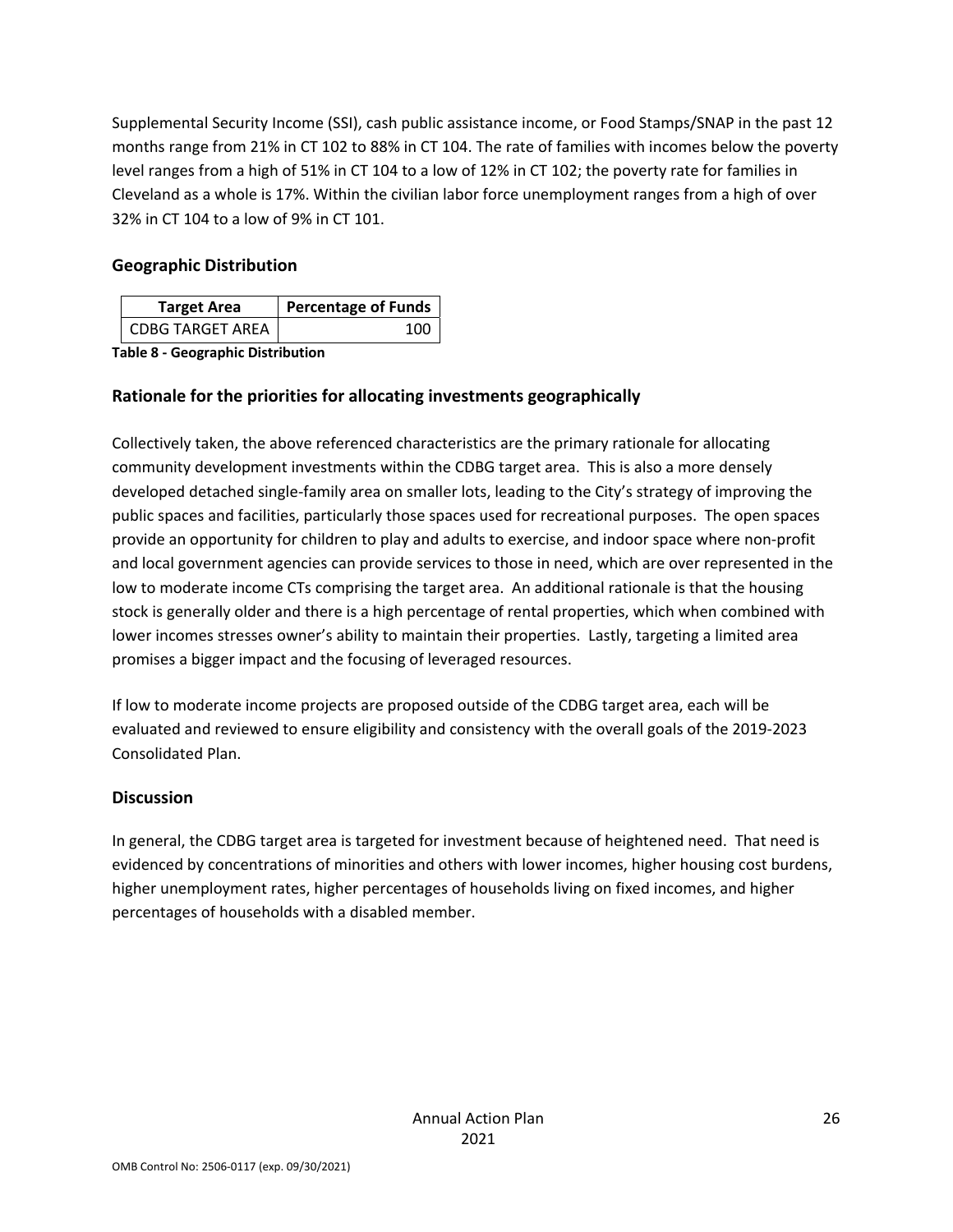# **Affordable Housing**

## **AP‐55 Affordable Housing – 91.220(g) Introduction**

The City of Cleveland's CDBG program supports affordable housing opportunities. With few exceptions, the CDBG regulations do not allow funds to be used for the construction of housing. However, what is permitted and what had been an effective strategy for the City's CDBG investments is supporting other partner agencies such as Habitat for Humanity that do new construction, either through allowable activities such as land acquisition, infrastructure, and site development, and by providing financial assistance for low to moderate income homebuyers. These activities will be strategically pursued throughout the Annual Action Plan and Consolidated Plan planning periods.

The City actively supports area public and private housing and social service agencies that provide assistance to residents. Cleveland and Bradley County are fortunate to have many agencies which are instrumental in meeting the various needs of lower income residents. The City works directly with Habitat for Humanity, an affordable housing provider; and City Fields, a Community Development Corporation serving the CDBG target area; the Cleveland Housing Authority and Cleveland Emergency Shelter on the public housing and homeless fronts. The City of Cleveland provides code enforcement measures, foreclosed property care, & public awareness of Fair Housing to households. Financial and educational assistance is also provided by the City through its various social partners.

The City plans to continue the partnership with City Fields to complete portions of the master plan. In 2018, they became a 501c3 designated Community Development Corporation (CDC) to help the City more aggressively address affordable housing by developing quality affordable housing and social and economic development issues that exist in certain parts of Cleveland. To achieve this goal, City Fields has partnered with the CDBG office to assist with down payment assistance. As a CDC, City Fields can develop affordable housing to grow homeownership in their target area. Purchasing homes in order to renovate and sell them to future homeowners can also aid in preventing rapid gentrification. Additionally, this designation allows them to work with local banks, offering financial services that will benefit the neighborhood.

| One Year Goals for the Number of Households to be Supported |  |
|-------------------------------------------------------------|--|
| Homeless                                                    |  |
| Non-Homeless                                                |  |
| Special-Needs                                               |  |
| Total                                                       |  |

**Table 9 ‐ One Year Goals for Affordable Housing by Support Requirement**

| One Year Goals for the Number of Households Supported Through |  |
|---------------------------------------------------------------|--|
| Rental Assistance                                             |  |
|                                                               |  |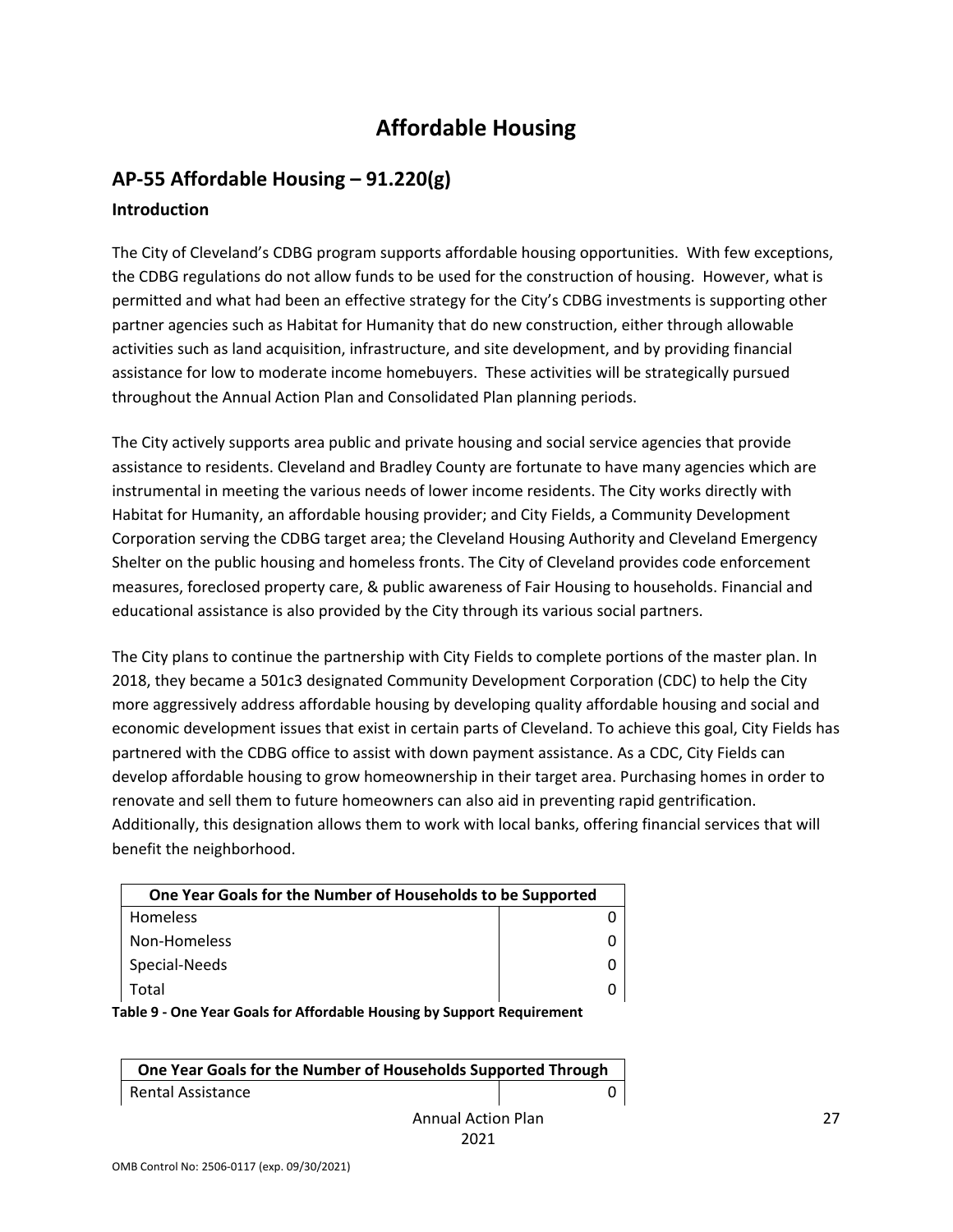| One Year Goals for the Number of Households Supported Through |     |
|---------------------------------------------------------------|-----|
| The Production of New Units                                   |     |
| <b>Rehab of Existing Units</b>                                |     |
| <b>Acquisition of Existing Units</b>                          |     |
| Total                                                         | 1 ว |

**Table 10 ‐ One Year Goals for Affordable Housing by Support Type**

#### **Discussion**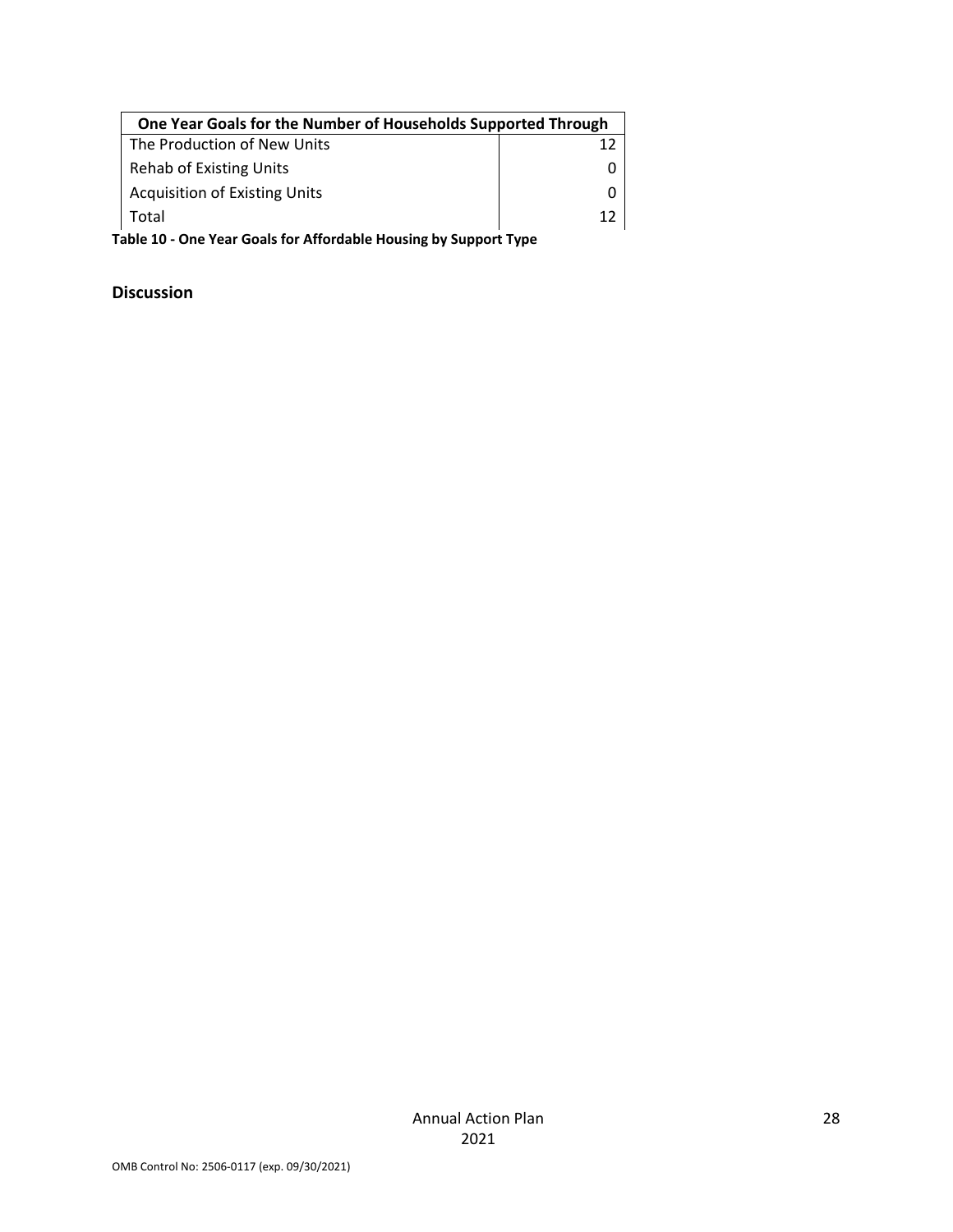# **AP‐60 Public Housing** *–* **91.220(h)**

### **Introduction**

The Cleveland Housing Authority has been serving Cleveland and Bradley County since 1959 and operates four hundred twenty (420) conventional units of public housing on fourteen (14) scattered sites. As of May 1, 2021, a total of three hundred fifty‐seven (357) families resided in the public housing program and one hundred seventy‐eight (178) families were being served in the Housing Choice Voucher program totaling approximately \$2.6 million dollars of combined rental assistance to our community. Currently, the Public Housing waiting list is open with 136 families on the list. The Housing Choice Voucher waiting list is currently closed with no estimate for an opening date. The average income of these residents remains at or below 30% of AMI. CHA financial support is derived from HUD in the form of Public Housing operating subsidy and Section 8 Housing Assistance Payment and Administrative Fee funding.

#### **Actions planned during the next year to address the needs to public housing**

CHA is currently pursuing a conversion of its Public Housing Program to HUD's Multi‐Family Program through HUD's Rental Assistance Demonstration (RAD). The conversion presents an opportunity for CHA to solidify its financial base using the Section 8 funding stream and exit the Public Housing Operating Subsidy funding system. The conversion also presents an opportunity for CHA to become the owner of the portfolio and thus utilize available financing methodologies to leverage additional capital for modernization and/or new construction of its affordable housing stock. As of May 1, 2021, CHA is preparing a Low‐Income Housing Tax Credit (LIHTC) application for submission to the Tennessee Housing Development Agency (THDA) for early 2022, which combined with other funding sources will finance the first phase of the redevelopment of three hundred (300) public housing apartments as part of the RAD conversion. CHA has created "Cleveland Forward, LLC" and "Cleveland Forward LLC, GP" as instrumentalities of the authority through which it will own and manage all future converted properties of affordable housing stock.

CHA intends to complete the conversion in multiple phases and will utilize a variety of methods available thru RAD. Specifically, CHA will execute a gut‐rehab modernization of three hundred (300) units of the four hundred twenty (420). Additional phases will include the disposition (sale) of select properties to CHA's non‐profit instrumentality, Tanasi Housing Development Corporation to enhance the affordability of those units. Lastly, CHA may utilize HUD's Streamlined Voluntary Conversion (SVC) for any remaining Public Housing Program units to complete the conversion. The conversion will position CHA's affordable housing portfolio for financial sustainability through HUD's Multi‐Family program. All conversion activities/methodologies will result in units remaining affordable and continue to serve existing and future program participants with affordable housing for low-income clients.

### **Actions to encourage public housing residents to become more involved in management and**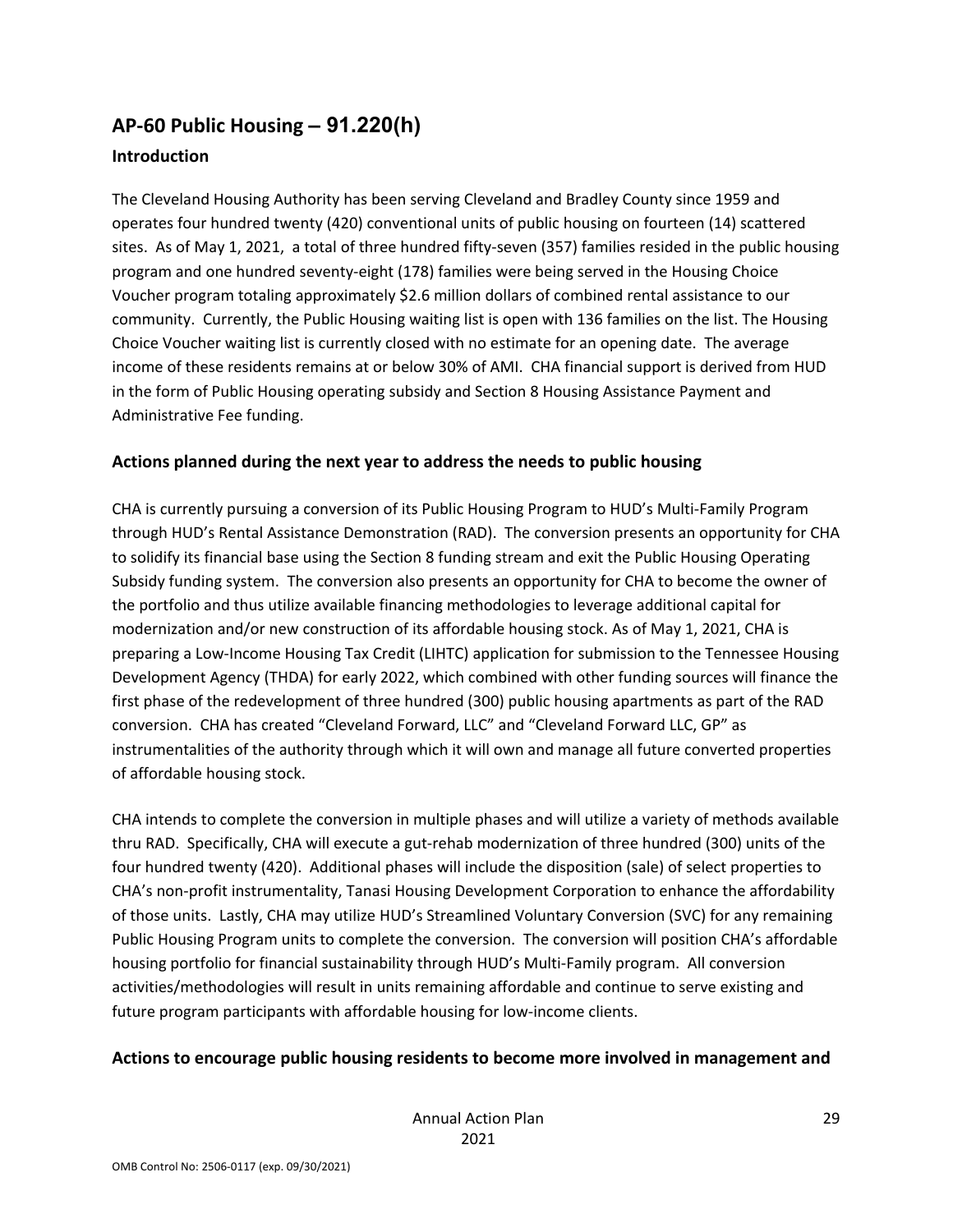#### **participate in homeownership**

The Cleveland Housing Authority Board is comprised of seven members, including one resident. Appointments to the CHA Board are made by the Mayor of Cleveland. CHA strongly encourages the involvement of its residents in providing input into its management policies and operating procedures. CHA's Resident Associations holds periodic meetings to provide a forum for input, coordination between residents and CHA staff regarding regulatory/policy changes as well as current and future modernization activities.

City Fields, a 501c3 designated Community Development Corporation (CDC) has partnered with the CDBG office to assist with down payment assistance. Many of the residents in our neighborhood are currently renters. Thirty Five residents have completed home ownership classes in partnership with the University of Tennessee Extension Office that provides a certificate that allows graduates to certify their education and provide them with credentials to access mortgages and down payment assistance. CDBG funds of up to \$6,000 per household are being made available for those who meet the income qualifications. City Fields is also offering up to \$2000 in down payment assistance. This will make home ownership more of a reality for low-income families in the target area.

### **If the PHA is designated as troubled, describe the manner in which financial assistance will be provided or other assistance**

NA

**Discussion**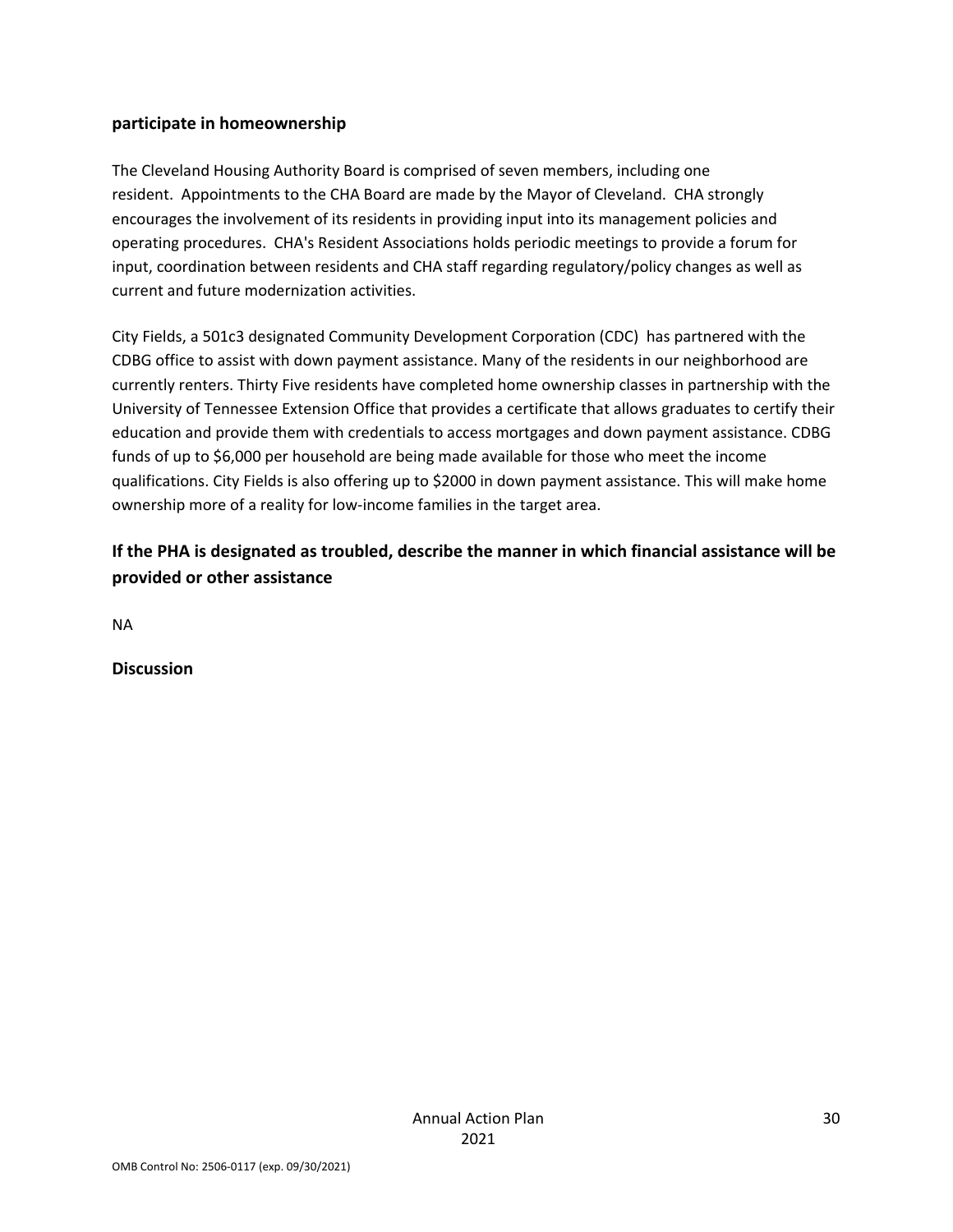## **AP‐65 Homeless and Other Special Needs Activities – 91.220(i) Introduction**

Cleveland has one primary facility for housing homeless persons. This is the Cleveland Emergency Shelter operated by the Bradley/Cleveland Community Services Agency. The Cleveland shelter has 50 beds and provides emergency shelter housing for males, females, and couples. The Executive Director reports that they can usually house anyone who needs housed, meaning they seldom turn anyone away who be unsheltered. The shelter receives ESG funding the State of Tennessee and uses those funds for essential services and homeless prevention (utility deposits, some arrearages, etc.). In addition to the Cleveland Emergency Shelter there is also a Harbor Safe House that can accommodate between 10 to 12 families who are victims of domestic violence. Life Bridges also provides services for mentally handicapped individuals to become more self‐sufficient; to train them to perform everyday tasks and helps them to gain employment in the community. There is no transitional housing or permanent supportive housing in Cleveland, although the agencies mentioned provide wrap around type services, including life training, employment training, and other programming.

### **Describe the jurisdictions one‐year goals and actions for reducing and ending homelessness including**

### **Reaching out to homeless persons (especially unsheltered persons) and assessing their individual needs**

The Homeless Needs Assessment in this Consolidated Plan is primarily based on point‐in‐time information provided to HUD by the Chattanooga/Southeast Tennessee Continuum of Care (CoC). These counts are done at least every other year and will continue throughout the consolidated planning period. CoC's are required to provide an unduplicated count of homeless persons according to HUD standards. Where appropriate, anecdotal information and/or estimates by service providers are included in the Consolidated Plan narrative to support the need and extent of homelessness. Although homelessness is very visible in most U.S. communities, including Cleveland, TN, by its very nature it is extra difficult, particularly for smaller jurisdictions with fewer resources, to accurately document and quantify.

Outreach to homeless individuals is primarily done through case managers and staff at area shelters and health care facilities. These agencies are the key service providers for homeless needs and manage their programs to keep services in line with their assessment of needs and discussions with clients.

#### **Addressing the emergency shelter and transitional housing needs of homeless persons**

The City of Cleveland has in the past received funding through the State of Tennessee Small Cities Emergency Shelter Grant program. These funds are sub‐granted to the Cleveland Emergency Shelter for essential services and homelessness prevention. At this time there are no transitional housing options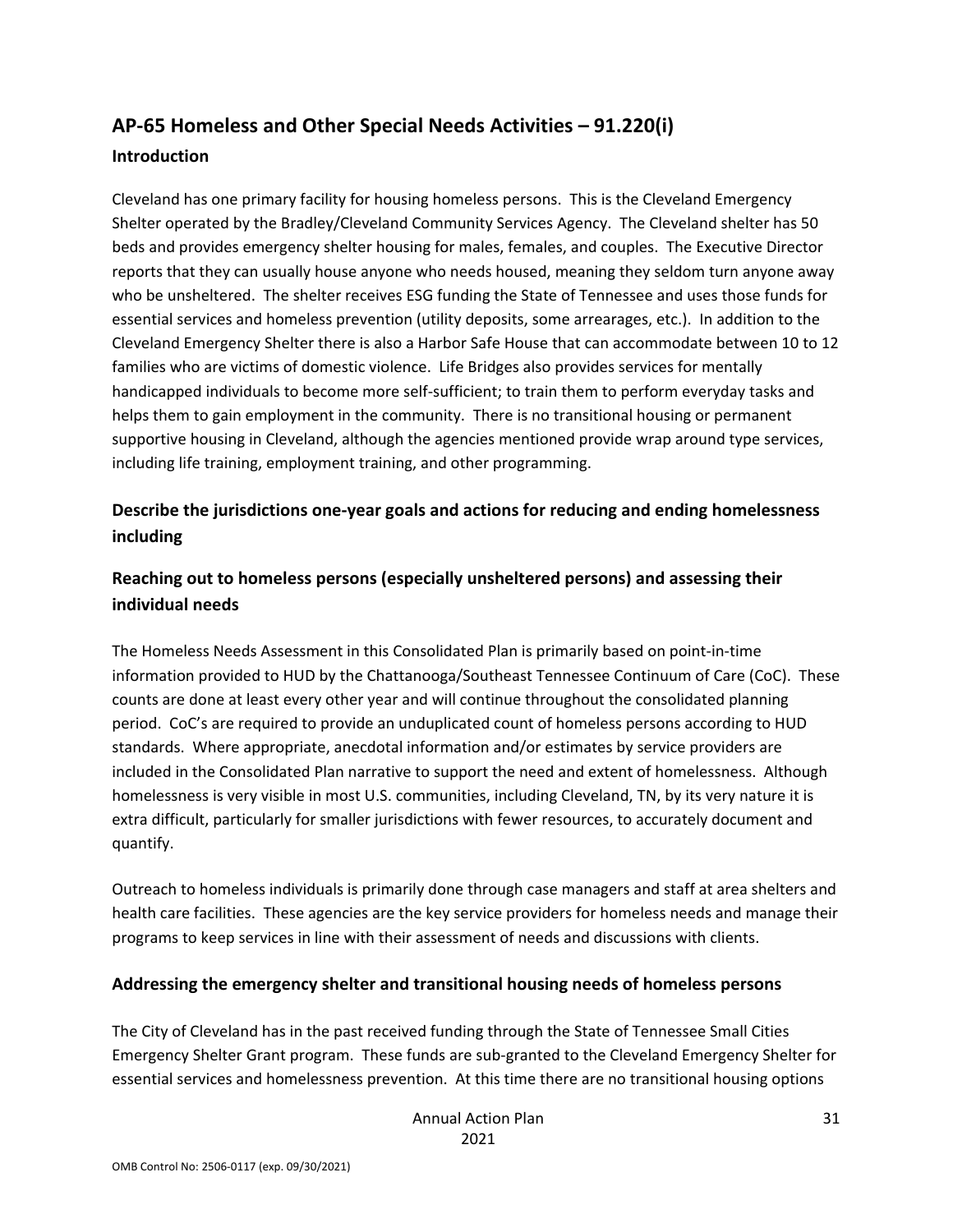available within the City, however, this is routinely identified as a need and continues to be discussed.

**Helping homeless persons (especially chronically homeless individuals and families, families with children, veterans and their families, and unaccompanied youth) make the transition to permanent housing and independent living, including shortening the period of time that individuals and families experience homelessness, facilitating access for homeless individuals and families to affordable housing units, and preventing individuals and families who were recently homeless from becoming homeless again**

The City of Cleveland and the providers of services and emergency housing for the homeless are more focused on meeting immediate shelter needs. The need to end the cycle of homelessness is recognized, but limited resources and capacity, and the relatively small number of persons experiencing homelessness, restrict what can be accomplished and result in a focus more purely on daily health and safety issues. The Cleveland Emergency Shelter has a total of 50 beds, and is actively pursuing funding for transitional shelter needs.

**Helping low‐income individuals and families avoid becoming homeless, especially extremely low‐income individuals and families and those who are: being discharged from publicly funded institutions and systems of care (such as health care facilities, mental health facilities, foster care and other youth facilities, and corrections programs and institutions); or, receiving assistance from public or private agencies that address housing, health, social services, employment, education, or youth needs.**

The City of Cleveland receives funding through the State of Tennessee Small Cities Emergency Shelter Grant program. These funds are sub‐granted to the Cleveland Emergency Shelter for essential services and homelessness prevention. Homeless prevention funds go for security and utility deposits, and in some cases for arrearages.

#### **Discussion**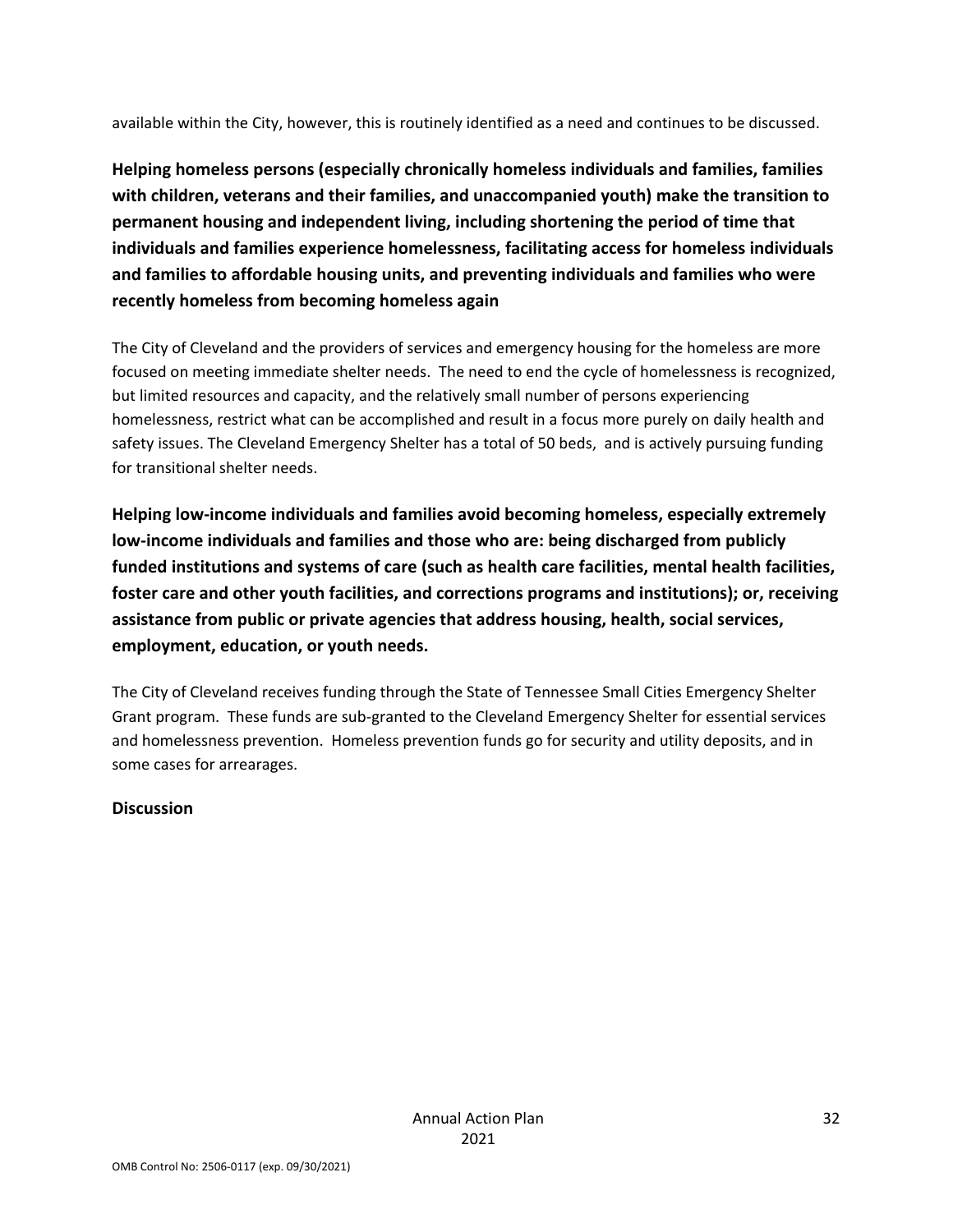## **AP‐75 Barriers to affordable housing – 91.220(j)**

#### **Introduction:**

Educating and training the public of the importance of affordable housing opportunities throughout the city will be a priority. Professionals in the real estate community understand the needs of the community and may need to convene regularly to discuss how to make sure there are a range of housing types and incomes throughout all parts of the city may be an option.

Funding opportunities used by nonprofit developers could be matched or leveraged with other public‐ private partnerships made available to the city. The need to work with regional agencies and partners to create balance within the region may also be appropriate to create a viable and sustaining community for all.

## **Actions it planned to remove or ameliorate the negative effects of public policies that serve as barriers to affordable housing such as land use controls, tax policies affecting land, zoning ordinances, building codes, fees and charges, growth limitations, and policies affecting the return on residential investment**

The City continues to make improvements to the Zoning Ordinance to promote affordable housing and has amended the Zoning Ordinance on Accessory Dwelling Units to include "detached accessory dwelling" which provides a secondary dwelling within an existing single‐family home. Recent demographic data reveals that multi‐generational habitation has now reached 17% and is expected to increase with the graying of the general population as more individuals look to be in the care of close relatives. Other benefits of allowing detached accessory dwellings include the on‐site presence of landlords which creates accountability for those living in the accessory units.

#### **Discussion:**

#### **Fair Housing Narrative:**

An Analysis of Impediments to Fair Housing Choice (AI) was prepared in 2019 and outlined the following impediments:

- Lack of public awareness of fair housing laws
- Southside of Cleveland is currently concentrated with low-income households and affordable housing developments
- Mortgage lending practices are to be addressed since there were high denial rates among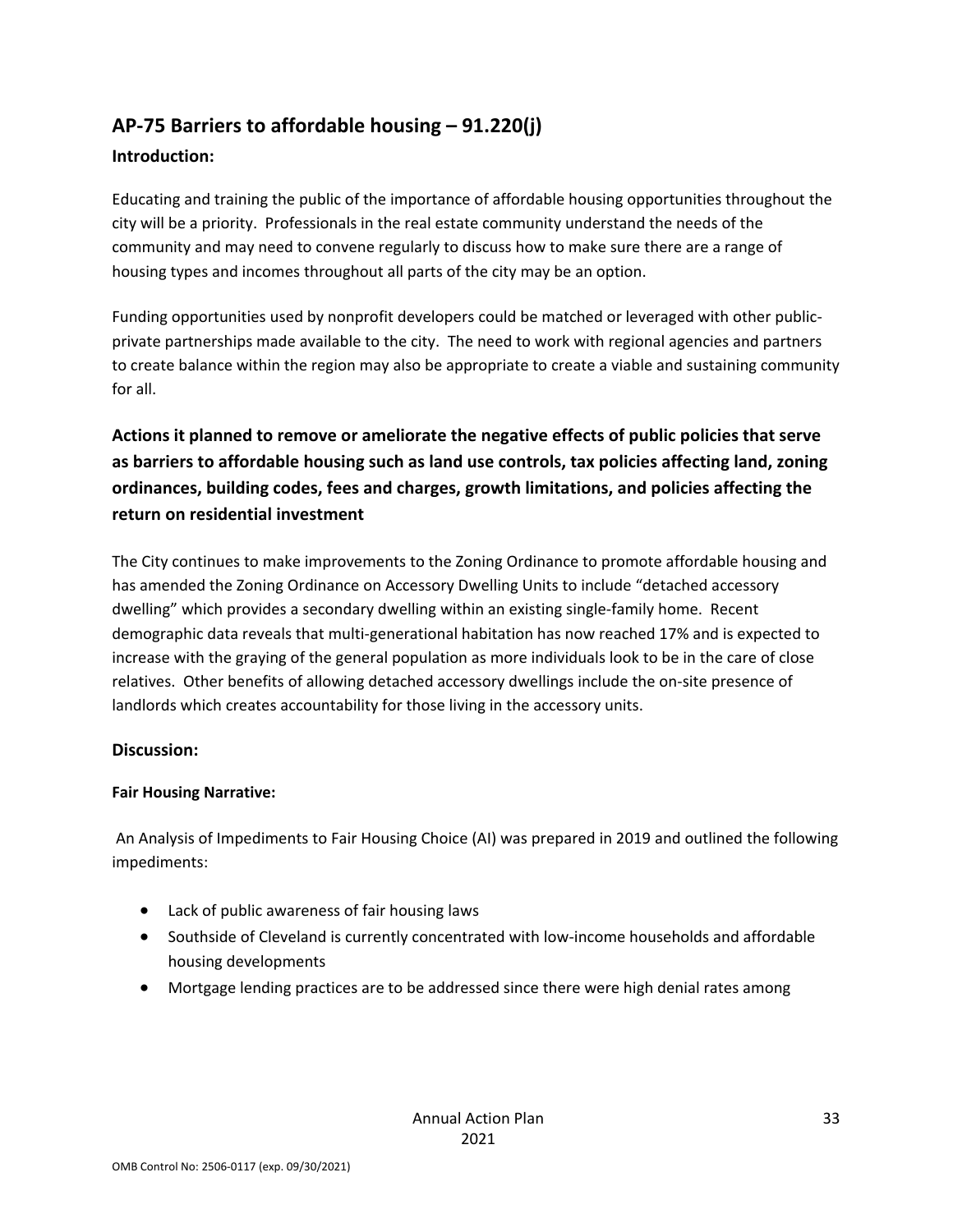certain races

Lack of landlord/tenant coordination and information

The City will continue and expand efforts to:

- To educate and disseminate information regarding fair housing laws and complaint procedures by working with public and private sector partners
- Improving the city's website
- Work with non-profit and for-profit developers to discuss and strategy for creating housing opportunities across the city
- Maintain resources for translation services to disseminate information
- Provide assistance for neighborhood groups trying to form
- Provide fair housing information to landlords and tenants
- Provide down payment and closing cost assistance in conjunction with City Field's and Habitat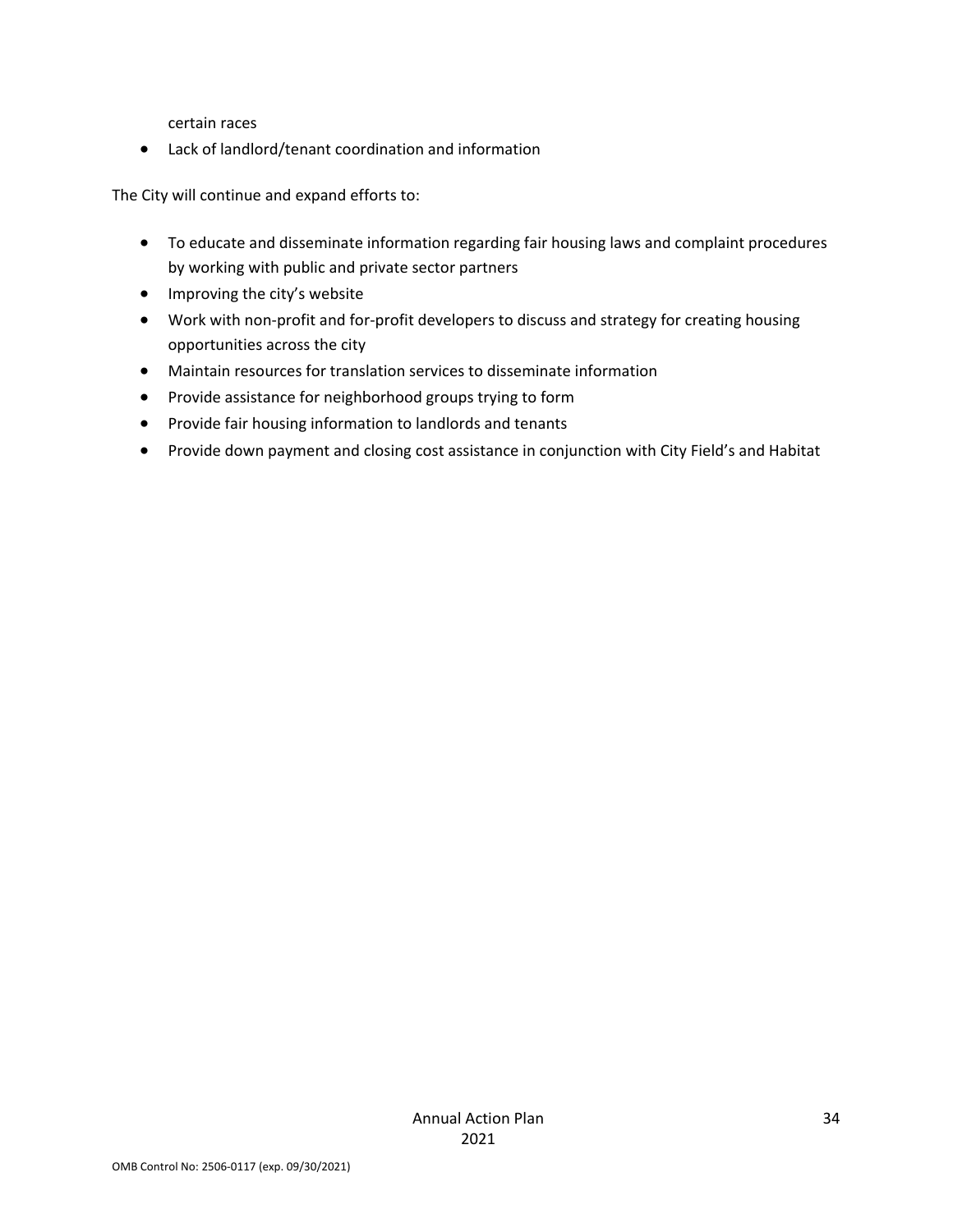## **AP‐85 Other Actions – 91.220(k)**

#### **Introduction:**

#### **Actions planned to address obstacles to meeting underserved needs**

- Code enforcement in LMI (CDBG Target) area
- Affordable housing efforts with local nonprofit developers, as well as down payment assistance availability
- Public facility and infrastructure improvements in the CDBG Target area
- Continued leveraging and partnerships with other city departments, area nonprofits, and interested organizations

#### **Actions planned to foster and maintain affordable housing**

• Affordable housing opportunities made available through local nonprofit developers such as the Habitat for Humanity of Cleveland and City Fields

• Code enforcement to increase livability in the LMI (CDBG Target) area

#### **Actions planned to reduce lead‐based paint hazards**

- Code enforcement efforts in the CDBG Target area
- Training and public awareness of lead‐based paint hazards

#### **Actions planned to reduce the number of poverty‐level families**

- Continued leveraging of resources in the CDBG target area which has a high concentration of poverty‐level families
- Regional efforts to respond to the increase of jobs in the region

#### **Actions planned to develop institutional structure**

The gaps in the structure and service delivery system will include collaboration with the Chamber of Commerce, Cleveland State Community College, and Lee University students, administrators, and faculty. Funding opportunities can be available through collaborative efforts between the city and many of its partners and regional outreach.

## **Actions planned to enhance coordination between public and private housing and social service agencies**

The city will continue to partner with area public and private housing and social service agencies to help

Annual Action Plan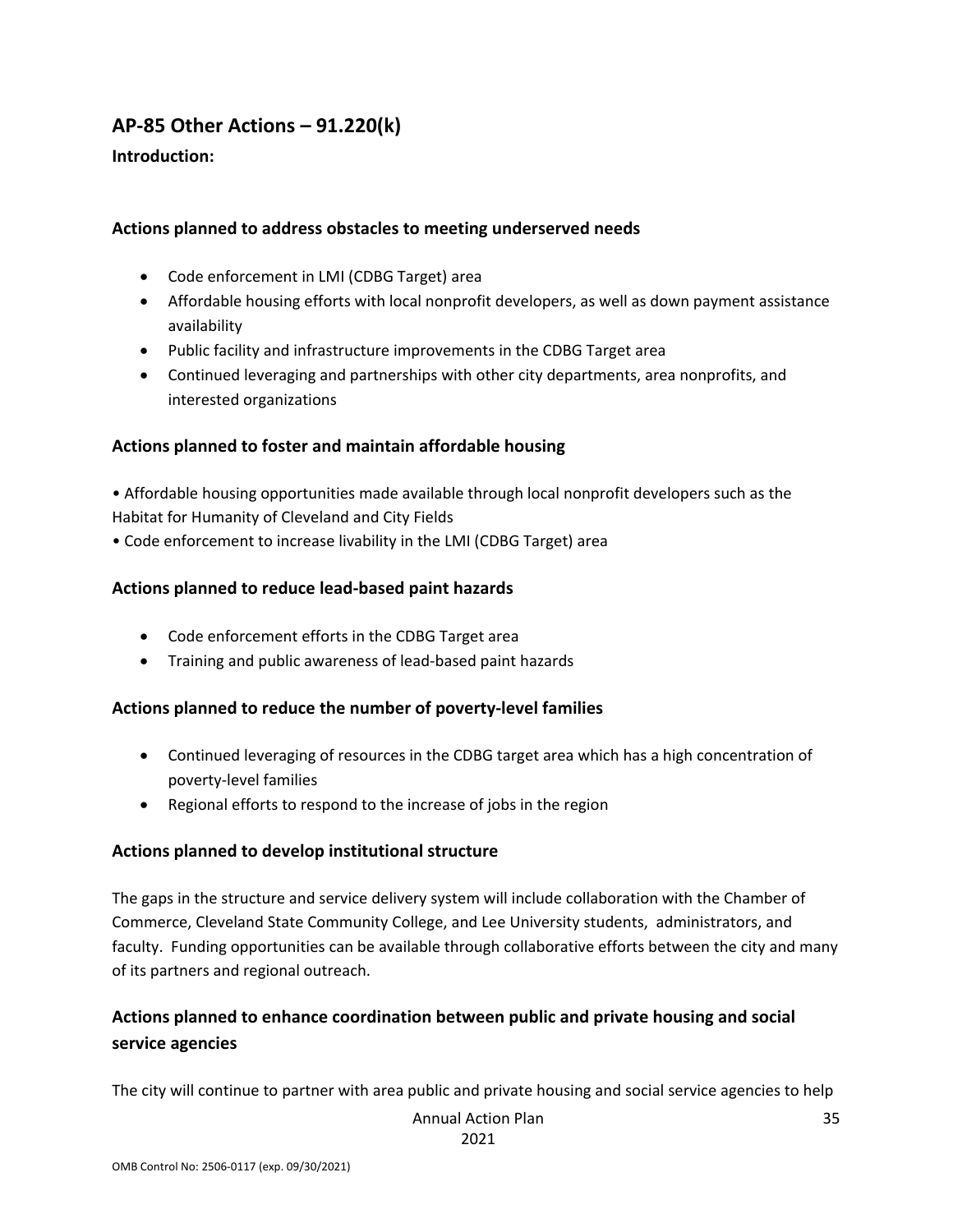create livable communities for all the citizens of Cleveland. To increase leveraging and partnerships, the city may need to work with regional agencies for additional leveraging and innovative ideas for future development options.

#### **Discussion:**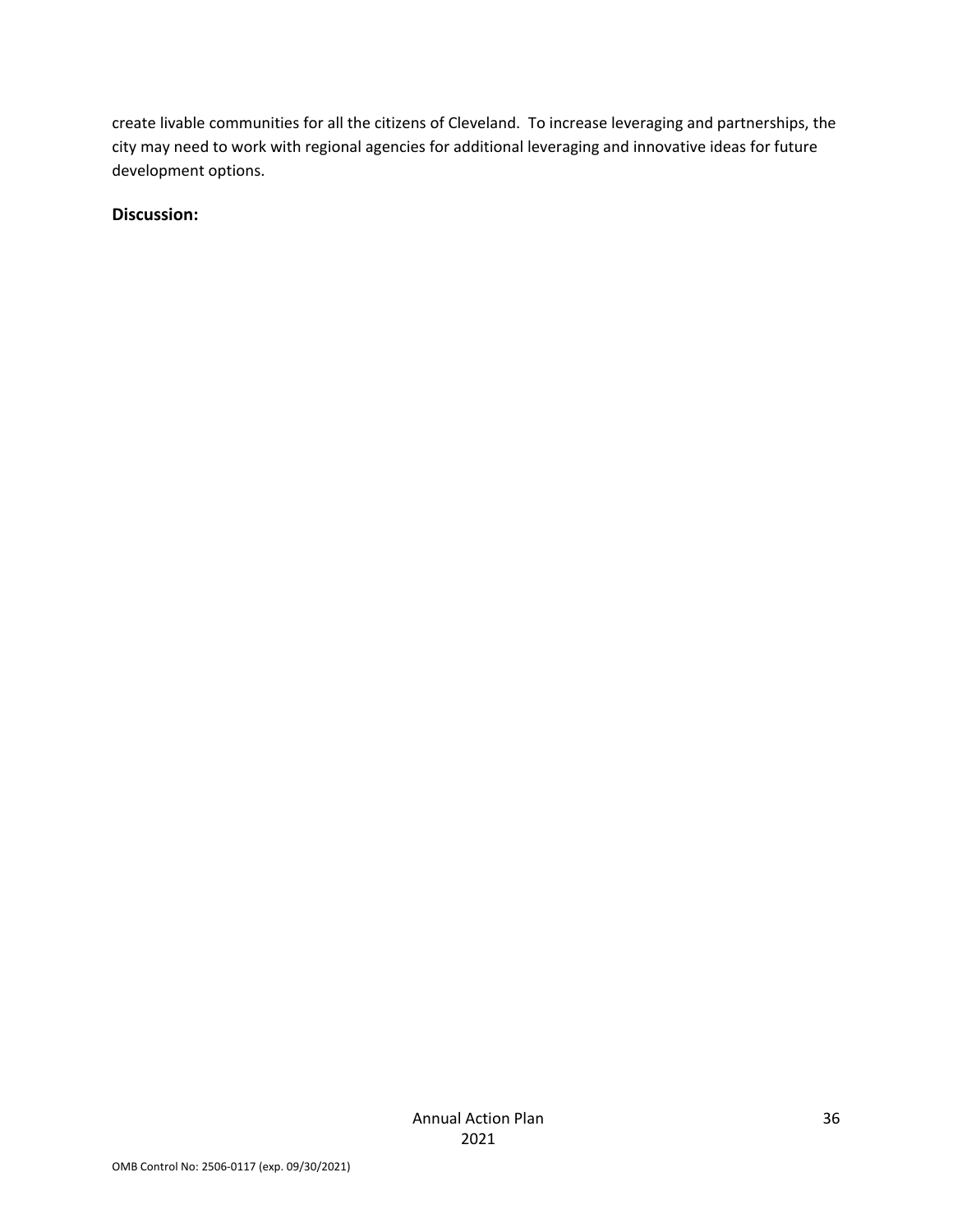## **Program Specific Requirements**

## **AP‐90 Program Specific Requirements – 91.220(l)(1,2,4)**

#### **Introduction:**

A CDBG Target area has been defined in the City of Cleveland and all CDBG funds are expected to be available for low to moderate income households within this area. Projects may be proposed outside of the CDBG Target area and each will be evaluated on its eligibility and consistency with the Consolidated Plan.

#### **Community Development Block Grant Program (CDBG) Reference 24 CFR 91.220(l)(1)**

Projects planned with all CDBG funds expected to be available during the year are identified in the Projects Table. The following identifies program income that is available for use that is included in projects to be carried out.

| 1. The total amount of program income that will have been received before the start of the next   |          |
|---------------------------------------------------------------------------------------------------|----------|
| program year and that has not yet been reprogrammed                                               | n        |
| 2. The amount of proceeds from section 108 loan guarantees that will be used during the year to   |          |
| address the priority needs and specific objectives identified in the grantee's strategic plan.    | 0        |
| 3. The amount of surplus funds from urban renewal settlements                                     | 0        |
| 4. The amount of any grant funds returned to the line of credit for which the planned use has not |          |
| been included in a prior statement or plan                                                        | $\Omega$ |
| 5. The amount of income from float-funded activities                                              | $\Omega$ |
| <b>Total Program Income:</b>                                                                      |          |

#### **Other CDBG Requirements**

| 1. The amount of urgent need activities                                            | 0     |
|------------------------------------------------------------------------------------|-------|
| 2. The estimated percentage of CDBG funds that will be used for activities that    |       |
| benefit persons of low and moderate income. Overall Benefit - A consecutive period |       |
| of one, two or three years may be used to determine that a minimum overall         |       |
| benefit of 70% of CDBG funds is used to benefit persons of low and moderate        |       |
| income. Specify the years covered that include this Annual Action Plan.            | 0.00% |